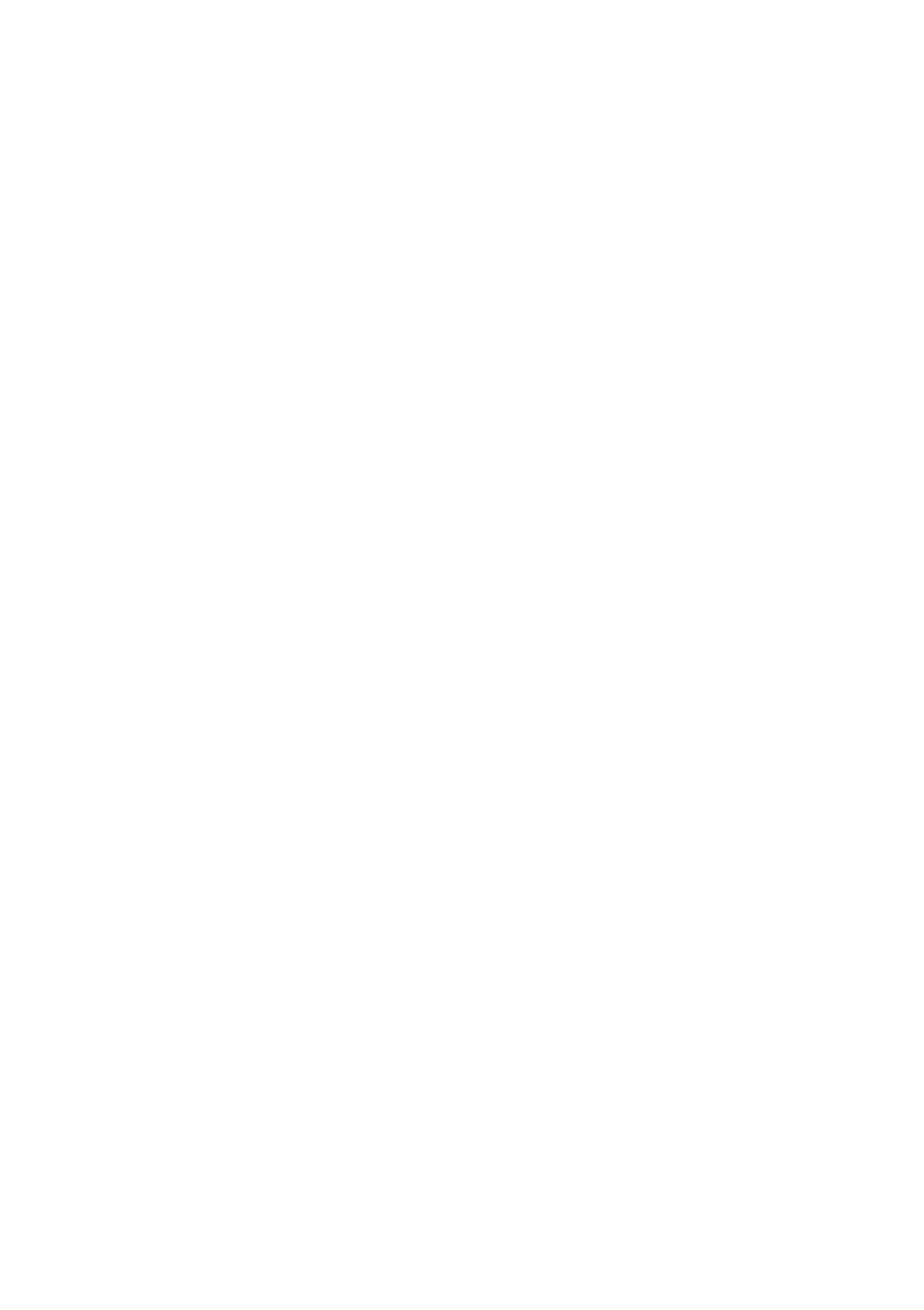# Transpersonal Psychology and Science:

*An Evaluation of Its Present Status and Future Directions*

Edited by

Douglas A. MacDonald and Manuel Almendro

Cambridge **Scholars** Publishing

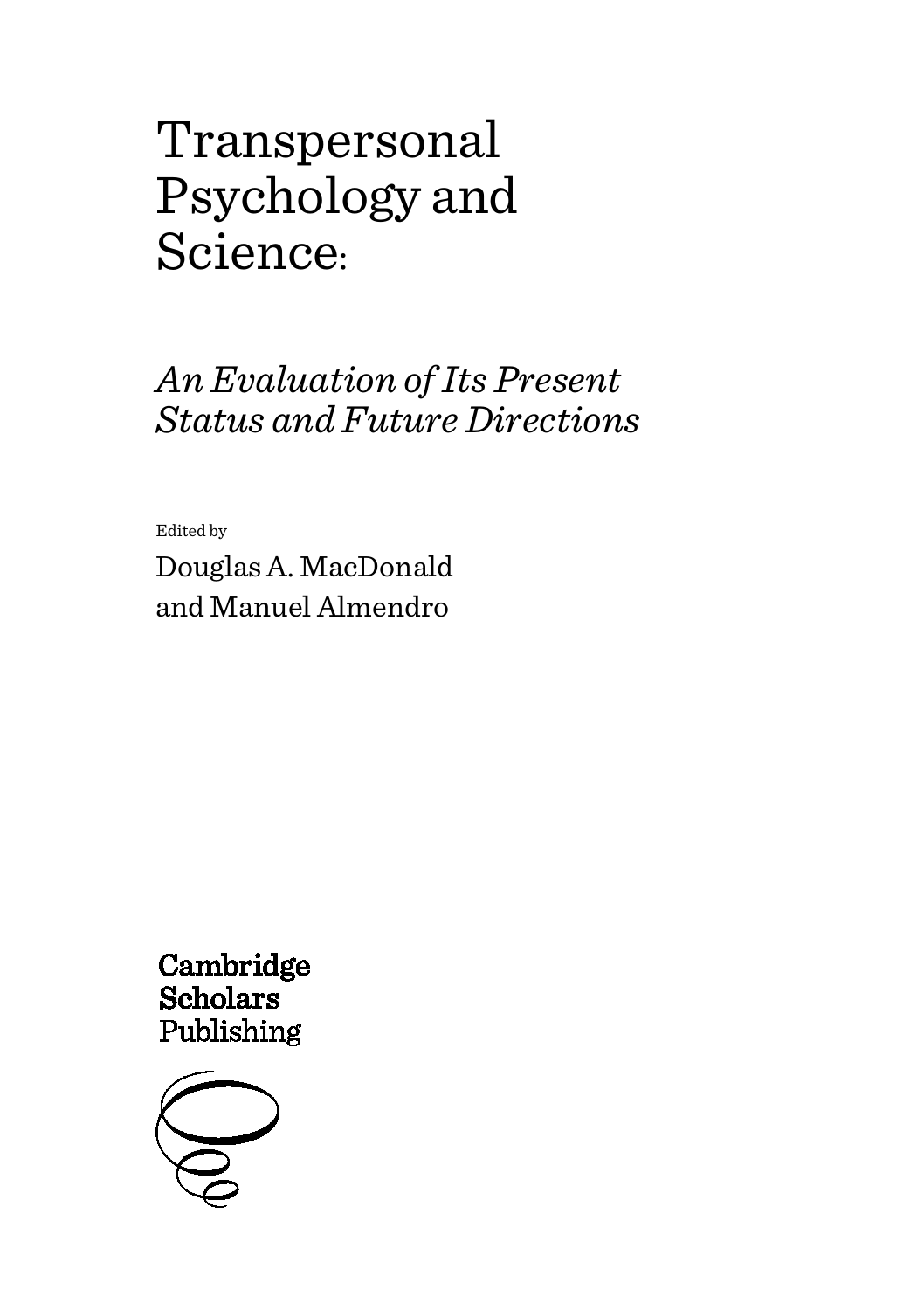Transpersonal Psychology and Science: An Evaluation of Its Present Status and Future Directions

Edited by Douglas A. MacDonald and Manuel Almendro

This book first published 2021

Cambridge Scholars Publishing

Lady Stephenson Library, Newcastle upon Tyne, NE6 2PA, UK

British Library Cataloguing in Publication Data A catalogue record for this book is available from the British Library

Copyright © 2021 by Douglas A. MacDonald and Manuel Almendro and contributors

All rights for this book reserved. No part of this book may be reproduced, stored in a retrieval system, or transmitted, in any form or by any means, electronic, mechanical, photocopying, recording or otherwise, without the prior permission of the copyright owner.

ISBN (10): 1-5275-7459-8 ISBN (13): 978-1-5275-7459-5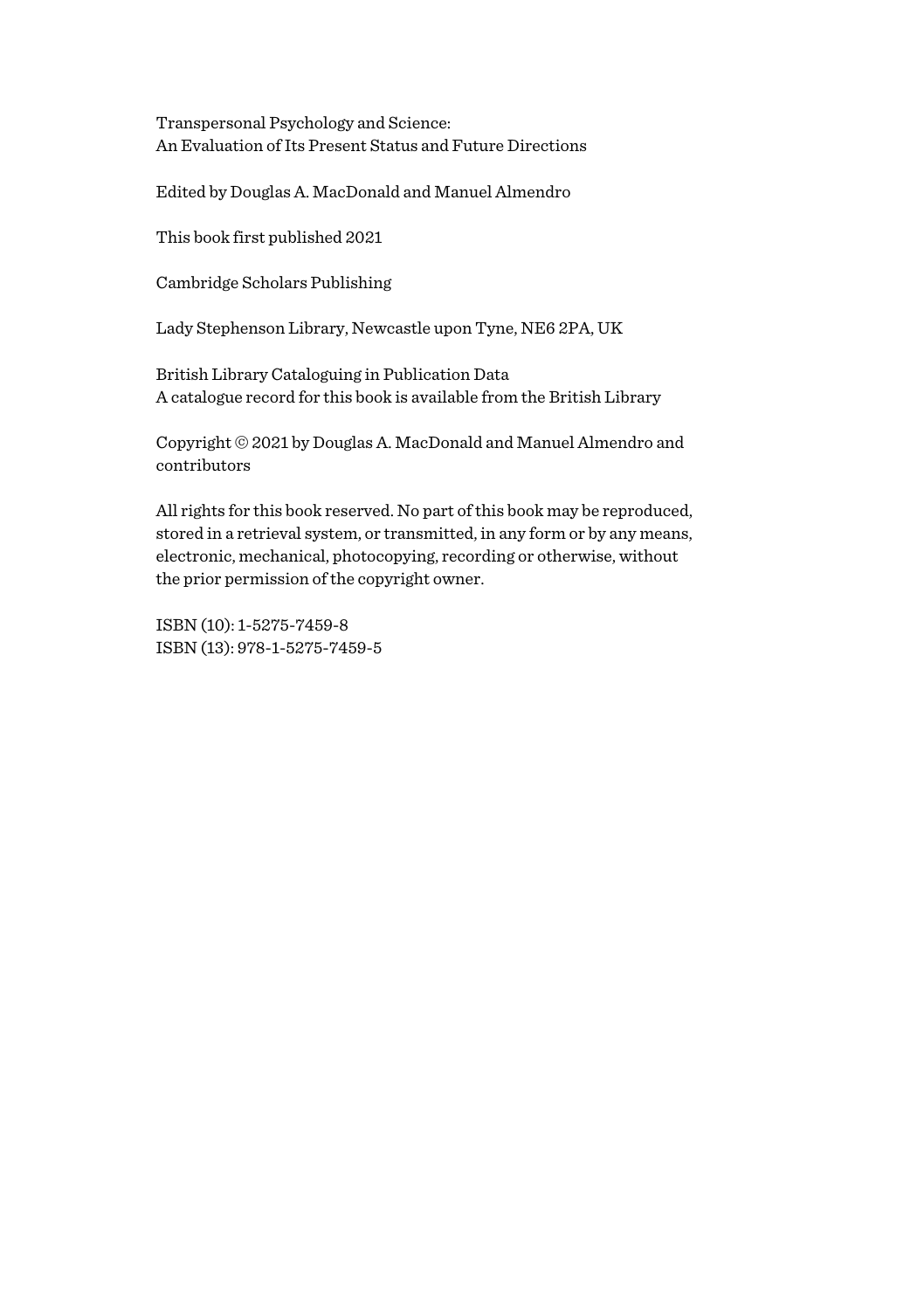# TABLE OF CONTENTS

| Introduction<br>Douglas A. MacDonald and Manuel Almendro                                                                              |
|---------------------------------------------------------------------------------------------------------------------------------------|
| The Advancement of Transpersonal Psychological Science:<br>A Neurophenomenological Trajectory<br>Adam J. Rock and Charles D. Laughlin |
| The Future of Transpersonal Psychology<br>Allan Leslie Combs                                                                          |
| Past, Present and Future of Transpersonal Psychology: A Personal<br>Perspective<br>Ana María González Garza                           |
| The Necessity of a Transpersonal Perspective<br>Anette Kjellgren                                                                      |
| Transpersonal Psychology: Mysticism and the Science of Mind<br><b>B.</b> Les Lancaster                                                |
| Responses to Questions of Almendro and MacDonald<br>Claudio Naranjo                                                                   |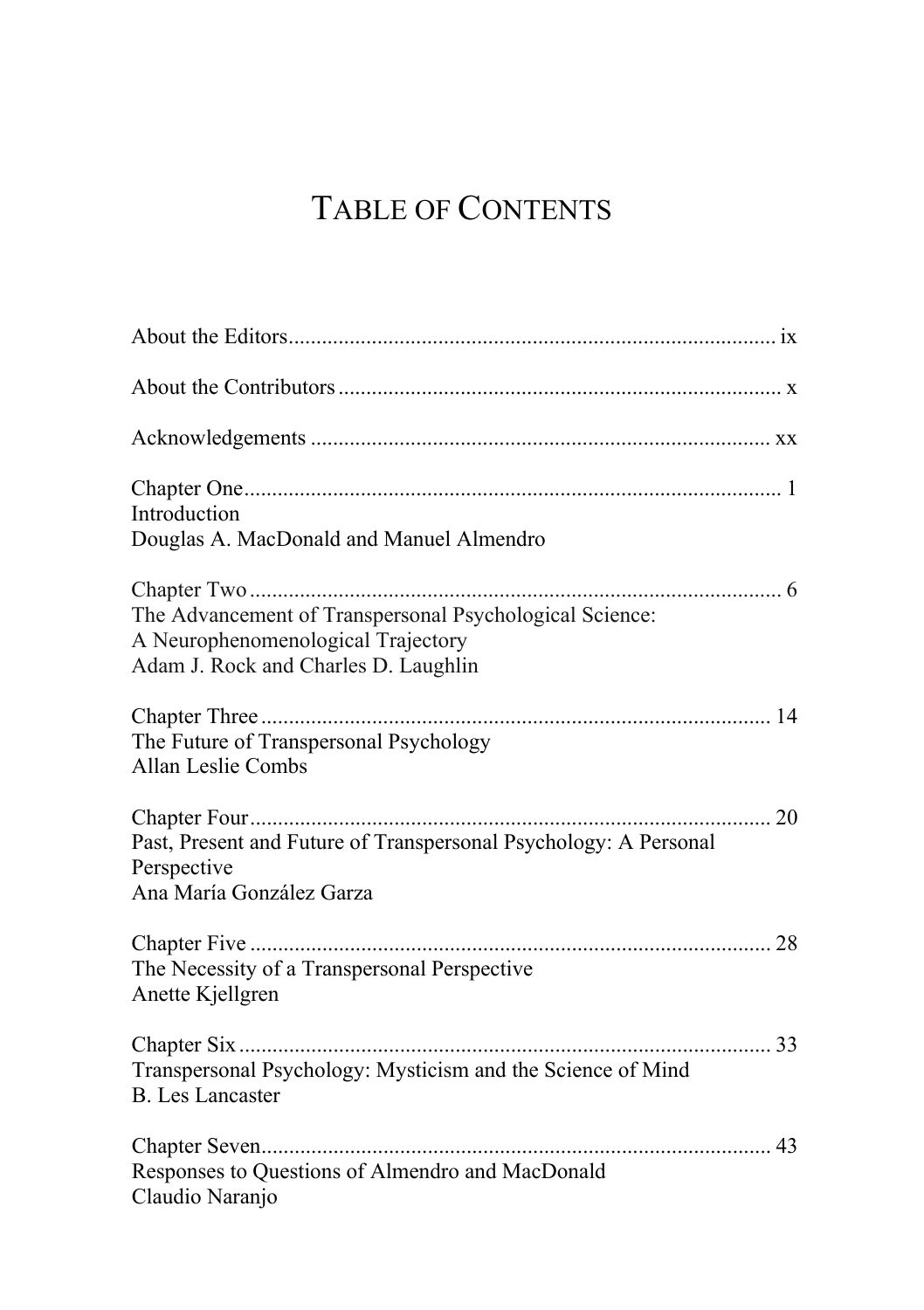| V1 | Table of Contents |
|----|-------------------|
|    |                   |

| Transpersonal Psychology and Science: Some Thoughts on the Current<br><b>State of Affairs</b><br>Douglas A. MacDonald                                |
|------------------------------------------------------------------------------------------------------------------------------------------------------|
| A Conversation with Ken Wilber About the Past, Present, and Future<br>of Transpersonal Psychology<br>Douglas A. MacDonald and Harris L. Friedman     |
| Transpersonal Psychology and Scientific Progress<br>Ed Dale                                                                                          |
| Past, Present, and Future of Transpersonal Psychology<br>Elías Capriles                                                                              |
| Transpersonal Psychology as an Integrative Psychology of the Whole<br>Person<br>Glenn Hartelius                                                      |
| The Future of Transpersonal Psychology Depends on How It Is Positioned<br>and What Contributions It Makes<br>Harris L. Friedman and Stanley Krippner |
| Transpersonal Psychology-Where Do You Go?<br>Ingo Benjamin Jahrsetz                                                                                  |
| The Orientations of Transpersonal Psychology<br>Irma Azomoza                                                                                         |
| Science and the Future of Transpersonal Psychology: Beyond Naturalism<br>and Supernaturalism<br>Jorge N. Ferrer                                      |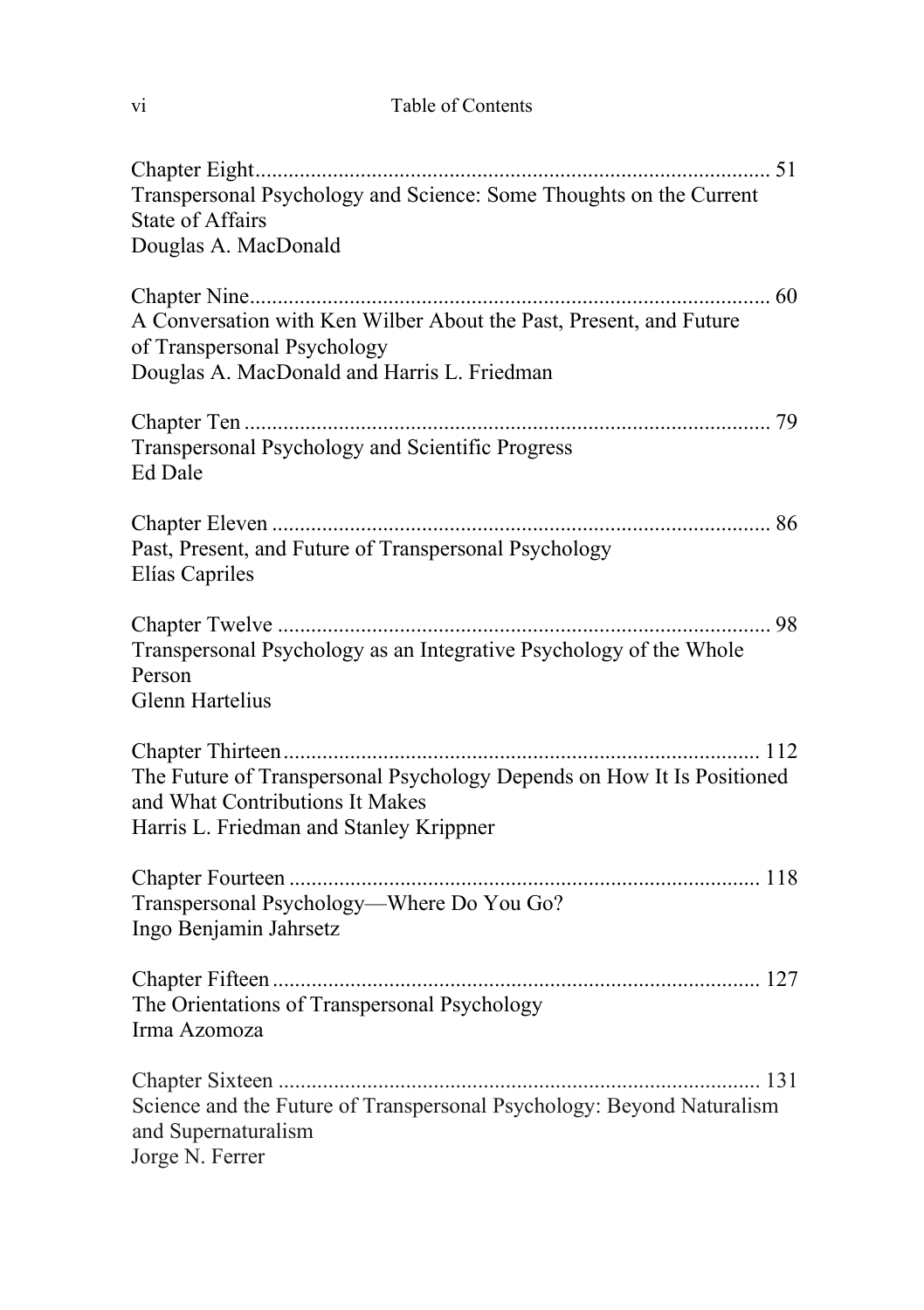| Transpersonal Psychology and Science: An Evaluation of Its Present<br>vii<br><b>Status and Future Directions</b> |
|------------------------------------------------------------------------------------------------------------------|
| Transpersonal Psychology: A Personal View<br>Juan Diego Duque Martínez                                           |
| Into the Far Reaches of Consciousness: Methodological Challenges<br>for Transpersonal Research<br>Kaisa Puhakka  |
| Transpersonal and Transcendental in the Indian Context<br>Kiran Kumar K. Salagame                                |
| Responses to Questions of Almendro and MacDonald<br>Laura Boggio-Gilot                                           |
| Transpersonal Psychology S.O.S.<br>Manuel Almendro                                                               |
| Visiting and Re-visiting the Transpersonal Terrain<br>Marcie Boucouvalas                                         |
| Response to Questions of Almendro and MacDonald<br>María Teresa Román López                                      |
| Trans and Personal: Toward a Vibrant Transpersonal Psychology<br>Reggie Pawle                                    |
| Evaluation of the Current State of Transpersonal Psychology Worldwide<br>Roman Gonzalvo                          |
| Transpersonal Vision: The Earth is Not Flat!<br>Virginia Gawel                                                   |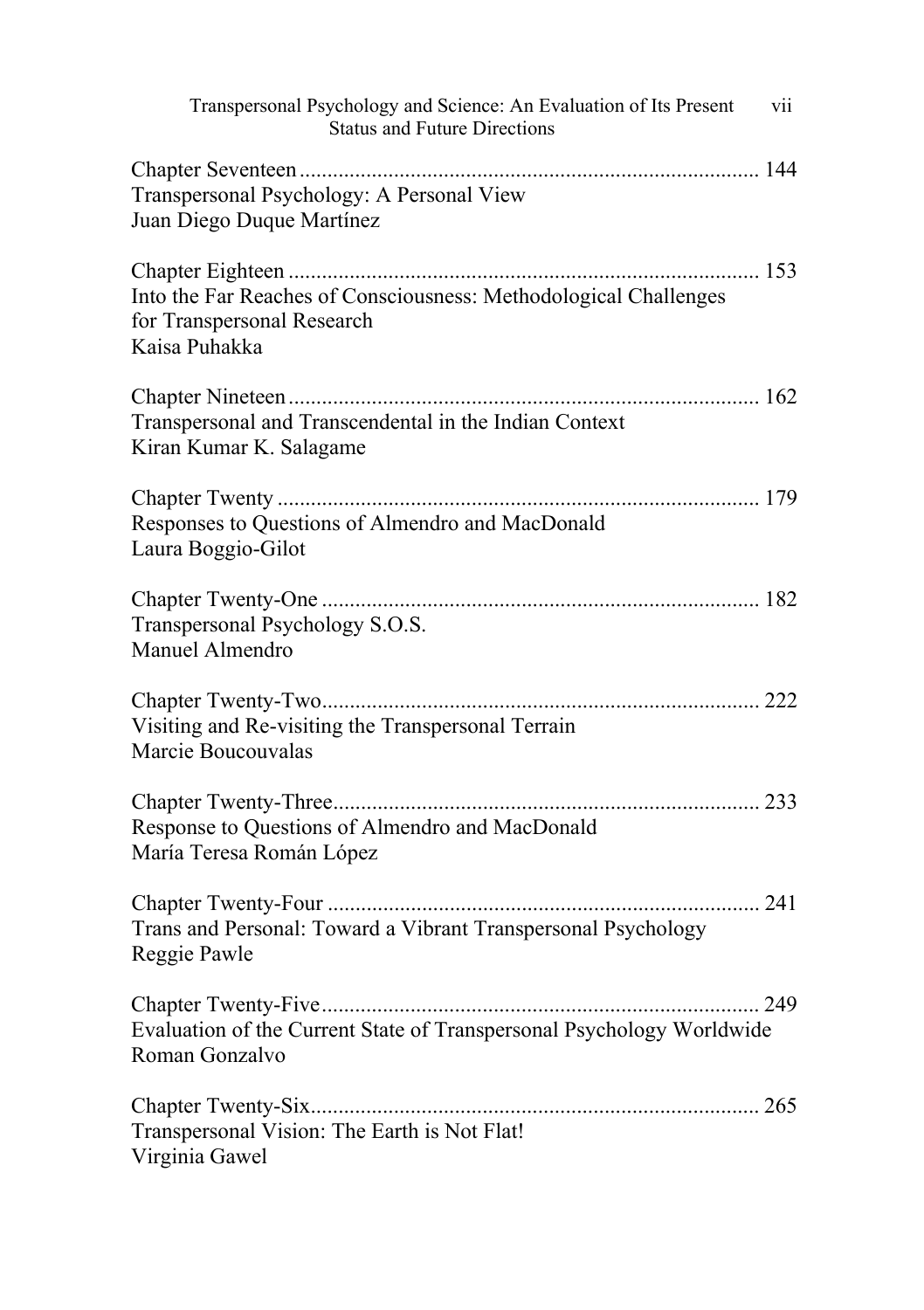| .<br>V111 | Table of Contents |
|-----------|-------------------|
|           |                   |

| Tomorrow's Transpersonal Psychology<br>Vitor Rodrigues and Mário Simões         |  |
|---------------------------------------------------------------------------------|--|
| Transpersonal Psychology: Quo Vadis?<br>Wilfried Belschner                      |  |
| Closing Remarks and Recommendations<br>Douglas A. MacDonald and Manuel Almendro |  |
|                                                                                 |  |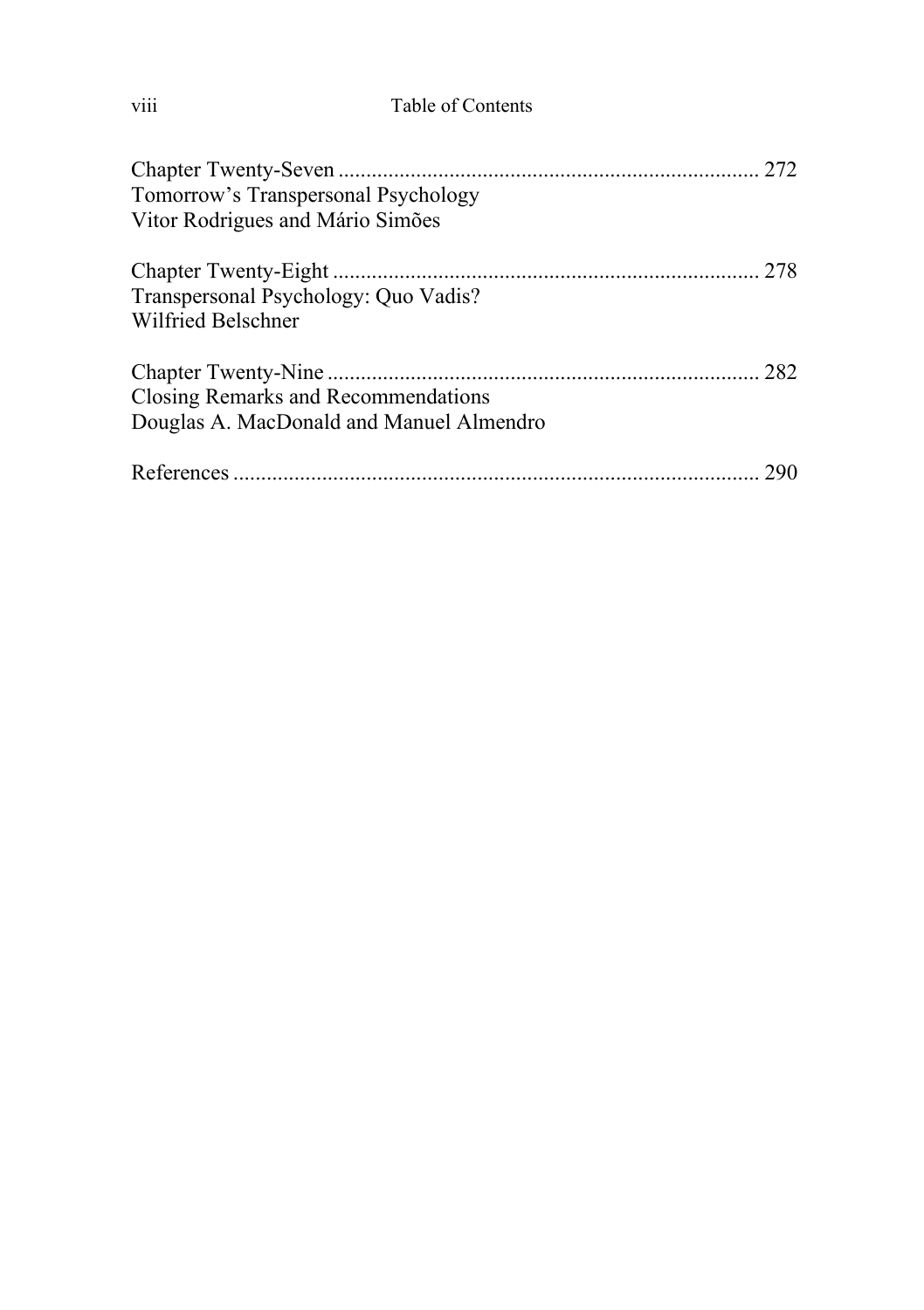# ABOUT THE EDITORS

**Manuel Almendro, Ph.D.** is a clinical psychologist and director of Oxigeme, a private school and a process of integration for a psychology and psychotherapy of Consciousness in Barcelona and Madrid, Spain, where he conducts individual and group psychotherapy as well as a research and training program. He holds a European Certificate in Psychology and Psychotherapy (EuroPsy). He is a member of the European Federation of Psychologists' Associations (EFPA) and past founding president of the Spanish Transpersonal Association (ATRE). He is on the editorial boards of the *International Journal of Transpersonal Studies* and the *Journal of Transpersonal Research*. Dr. Almendro is the author of a number of articles and books. Since 1980, he has worked with the Mazateca of Mexico, the Ashaninka and Shipibo-Conibo, Cocamas, of the Peruvian Amazon, and also since seventies in Zen tradition. He also conducts seminars with some masters in psychotherapy and meditation introducing innovative psychotherapeutic methods. The triad clinical psychology, Zen tradition and indigenous traditional medicine mark the line of working and research of Oxigeme. Based in Spain, Dr. Almendro also lectures and conducts workshops throughout Europe and South America. He can be contacted via email at almen@oxigeme.com

**Douglas A. MacDonald, Ph.D.** is an Associate Professor of Psychology at the University of Detroit Mercy, Adjunct Faculty at Saybrook University, and Associated Distinguished Professor at the California Institute of Integral Studies. He is an Editor Emeritus for the *International Journal of Transpersonal Studies*, Associate Editor for the *Journal of Transpersonal Psychology*, Senior Research Editor for the *Journal of Humanistic Psychology*, and a Consulting Editor/Editorial Board Member for the *Journal of Management, Spirituality, and Religion, Psychology of Religion and Spirituality*, and the *Australian Gestalt Journal*. He also serves as an ad hoc reviewer for a number of other journals that specialize in research on religion, spirituality, personality, psychology, and consciousness. He can be reached via email at macdonda@udmercy.edu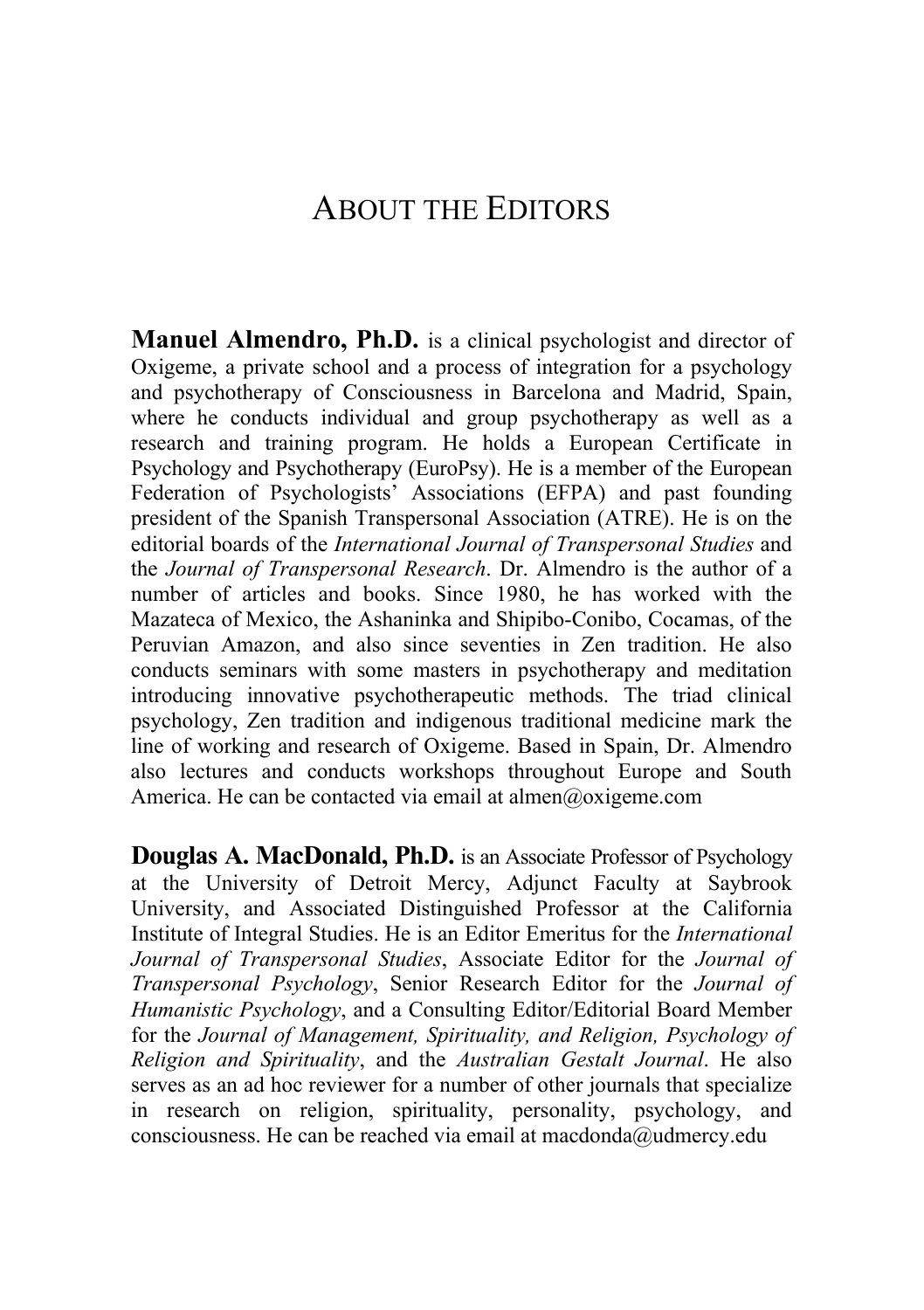### ABOUT THE CONTRIBUTORS

**Irma Azomoza, Ph.D.** majored in Psychology at UDLAP, Pue. She obtained two masters degrees and ultimately received her doctorate in Psychology at Newport University in California, USA. She has also engaged in studies in around 15 specialties with some of the most experienced professionals in the world and she has actively explored several disciplines within psychology. She is the current President of TRANSPERSONAL, a Mexican transpersonal association and university. She has been actively involved with several international conferences and is acknowledged professionally for her entrepreneurship and contributions to knowledge. Dr. Azomoza has been the President of the "Consciencia, de la Ciencia a la Espiritualidad" Congress where different brilliant minded experts come together with the purpose of expanding our understanding of consciousness.

**Wilfried Belschner, Ph.D.** is a Professor Emeritus at University of Oldenburg where he has held an academic appointment since 1974. His research expertise and interests focus on the psychology of consciousness and clinical and health psychology. He is founder and president of the German Association for Transpersonal Psychology and Psychotherapy, now known as the Society for Consciousness Sciences and Culture of Consciousness. He is scientific director for further education in Qigong Studies at the University of Oldenburg, board member of the Foundation Consciousness Sciences, and editor of the book series *Transpersonal Studies, Psychology of Consciousness*, and *Psychology and Culture of Consciousness*. He also runs a course program on "Transcendence Training".

**Laura Boggio-Gilot** is a clinical psychologist and psychotherapist, instructor of Yoga-Vedanta meditation, and author. She is the founder and President of the Italian Association of Transpersonal Psychology (AIPT), where she offers yearly courses of meditation, psychology of consciousness and integral psychology. She is also the co-Founder and Past President of the European Transpersonal Association (EUROTAS), and the European Transpersonal Psychology Association (ETPA) of which she now is Honorary President. She has given courses and lectures in Europe, in Colombia, and the United States, particularly at the California School for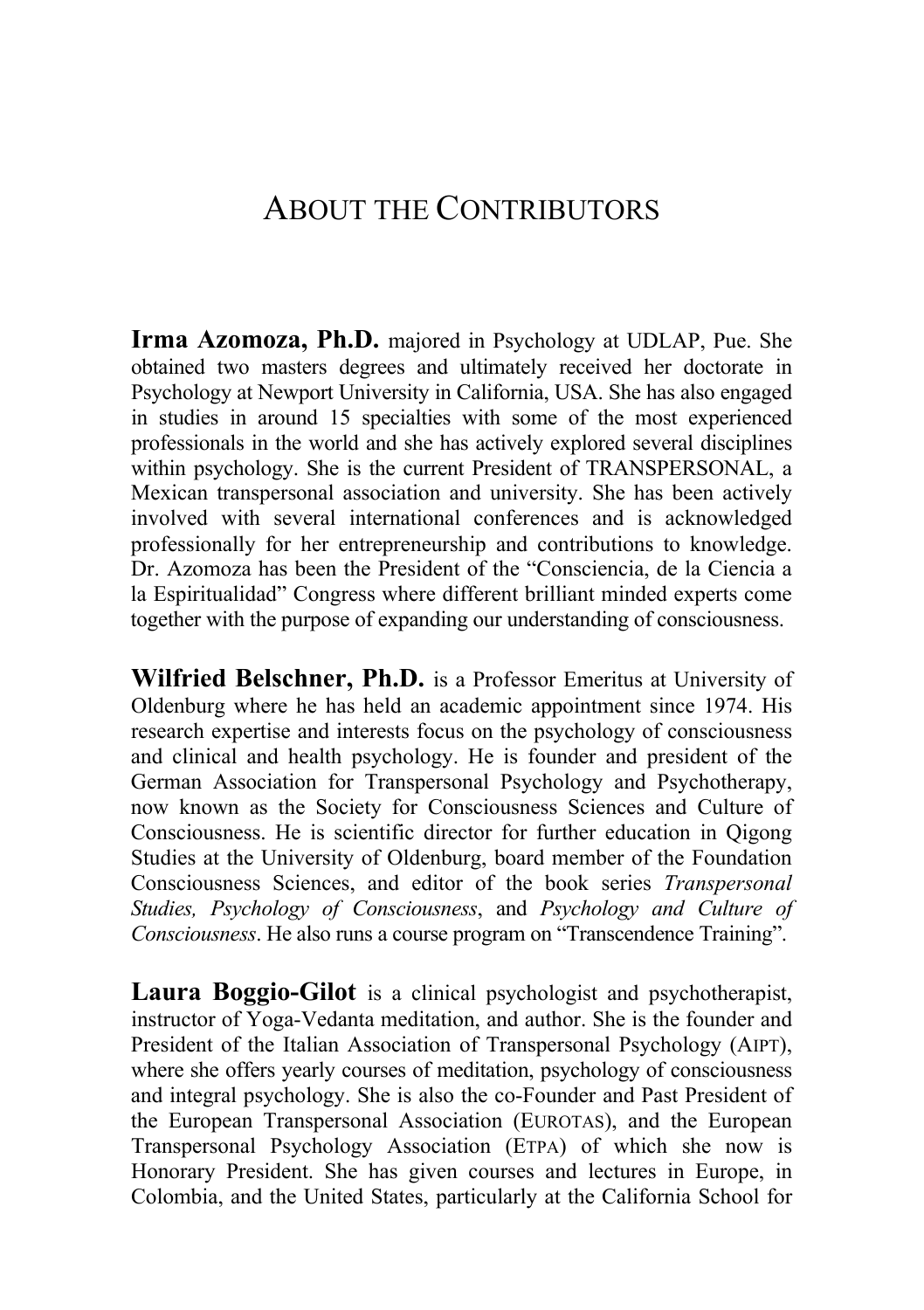Integral Studies, the Institute for Humanistic Psychology in San Francisco, and the California School for Professional Psychology in Fresno and Berkeley. Besides numerous articles and some book co-authorships, she authored several books, many of which in the publishing house *Satya* – AIPT Publications, which she founded and directs.

**Marcie Boucouvalas, Ph.D.** is Professor and Program Director (ALHR) Emerita in the Department of Human Development, Virginia Tech/National Capital Region and editor of *The Journal of Transpersonal Psychology*. In addition, she serves on the Editorial Board of five other Journals (e.g., the *Journal of Transformative Education,* the *Adult Education Quarterly,* etc.). She continues to serve as external examiner for dissertations, for on-site program reviews and evaluations, and consulting well as research projects in a variety of countries. A Fulbright scholar, she has authored numerous refereed publications, book chapters and books or edited volumes, including the recently released *Metamorphosis through Conscious Living: A transpersonal psychology approach*, co-edited with two international colleagues (Lindy McMullin from Greece and Regina Hess from Germany). Her decades of contributions have included theory and research, as well as grass roots action within a variety of institutional contexts, in geographically diverse areas, in urban and rural settings, and with a myriad of populations, special interest groups, and diverse cultures. She has also served in a variety on international leadership roles such as US delegate to UNESCO Assembles and as VP for North America to the International Council for Adult Education.

**Elias Capriles** is Philosophy Professor and Buddhism, Dzogchen Teacher and author of the celebrated four-volume book *The Beyond Mind Papers*: *Transpersonal and Metatranspersonal Theory* (2013), and of many books, papers and book chapters in many countries. After a period of psychedelic experimentation, in the 1970s he set up spiritual emergency refuges in India and Nepal, and then for years practiced Dzogchen in retreat in the Himalayas. His work is discussed in many books, journals (including the JTP) and encyclopedia entries, and he sits in the ITA's Board and the Board of Editors of academic journals in various countries. He lectures on many subjects and teaches Buddhism and Dzogchen throughout the world.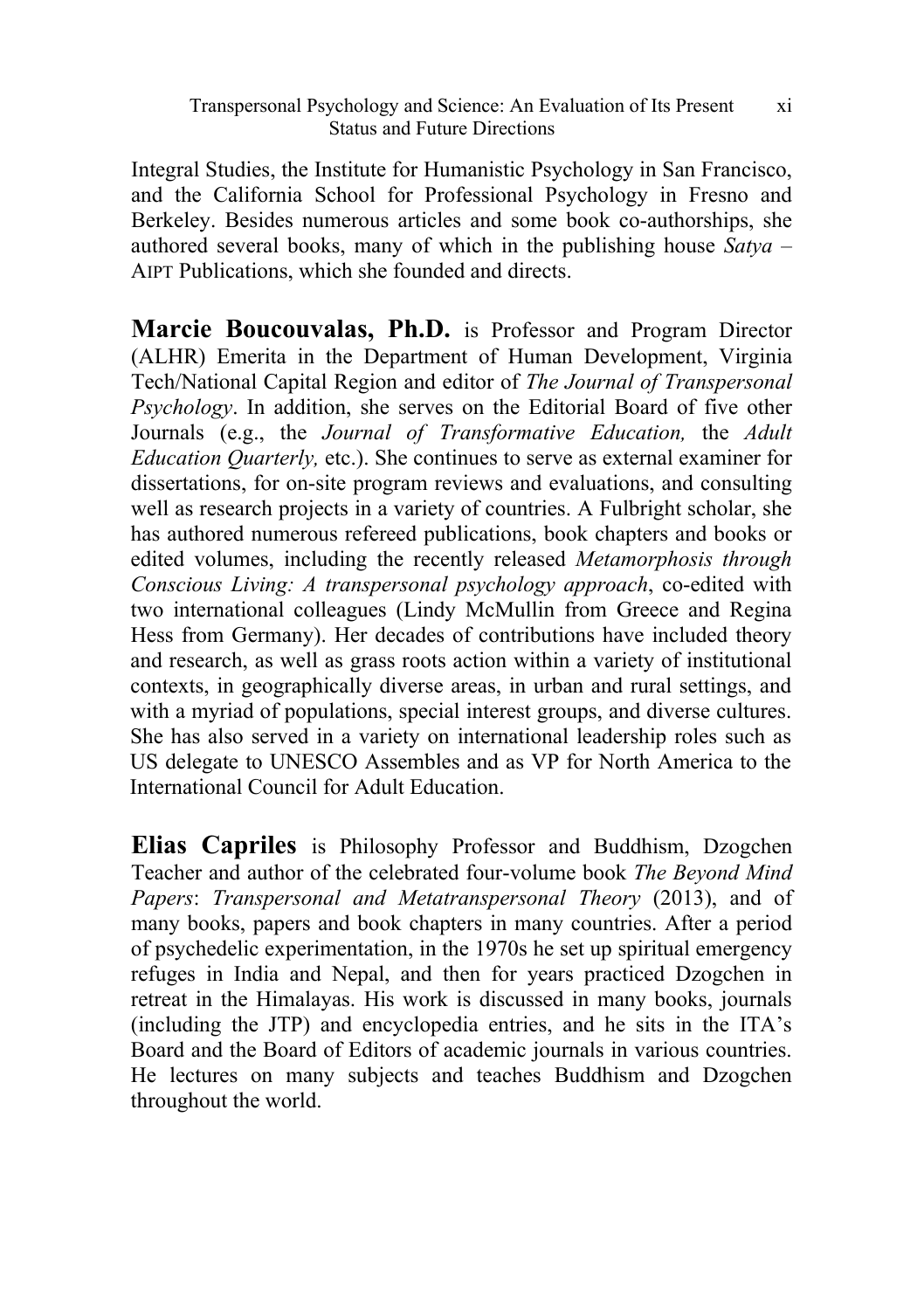**Allan Leslie Combs, Ph.D.** is a transpersonal psychologist, consciousness researcher, neuropsychologist, systems theorist, and President of The Society for Consciousness Studies. He holds appointments at the California Institute of Integral Studies (CIIS), Saybrook University, and the Graduate Institute of Connecticut. He is also Professor Emeritus at the University of North Carolina-Asheville. Professor Combs is author of over 200 articles, chapters, and books on consciousness and the brain including *Consciousness Explained Better: Towards an Integral Understanding of Multifaceted Nature of Consciousness*; *Radiance of Being: Understanding the Grand Integral Vision, Living the Integral Life* with a foreword by Ken Wilber, *The Victorian's Guide to Consciousness, Synchronicity: Through the Eyes of Science, Myth, and the Trickster* (with Mark Holland), *Mind in Time: The Dynamics of Thought, Reality, and Consciousness* (with Ben Goertzel and Mark Germine), *Changing Visions: Human Cognitive Maps Past, Present, and Future* (with Ervin Laszlo), and *Thomas Berry: Dreamer of the Earth* (with Ervin Laszlo). Professor Combs is the Director of the *Center for Consciousness Studies* at CIIS and President of *The Society for Conscious Studies*. He is also co-founder of *The Society for Chaos Theory in Psychology and the Life Sciences*, and a member of *The General Evolution Research Group*, and the one hundred member *Club of Budapest*. He is Co-Editor of the *Journal of Conscious Evolution*, and Editor of *CONSCIOUSNESS: Ideas and Research for the 21st Century*.

**Ed Dale, Ph.D.** has previously worked as a researcher on child development projects at the University of Kent. He is the author of *Completing Piaget's Project: Transpersonal Philosophy and the Future of Psychology*. He has contributed to journals in philosophy, psychology, and anthropology as an author and editor, and is currently completing a book on the spiritual lives of the great scientist for Paragon House. Ed is a director of the information technology company GDCT LTD, and is pursuing private projects on the interface of computation, AI, and consciousness.

**Juan Diego Duque Martínez, M.S.** received his B.A. in psychology from the Universidad del Valle in Cali, Columbia and his M.S. in Psychotherapy Interventions from the Univeridad de Salamanca in Salamanca, Spain. Since 2009, he has been a Professor in the Transpersonal Psychology training program at the Sasana Corporation in Bogota, Columbia. He has published works in the area of transpersonal psychology including his co-authored book entitled *Epistemological Foundations of*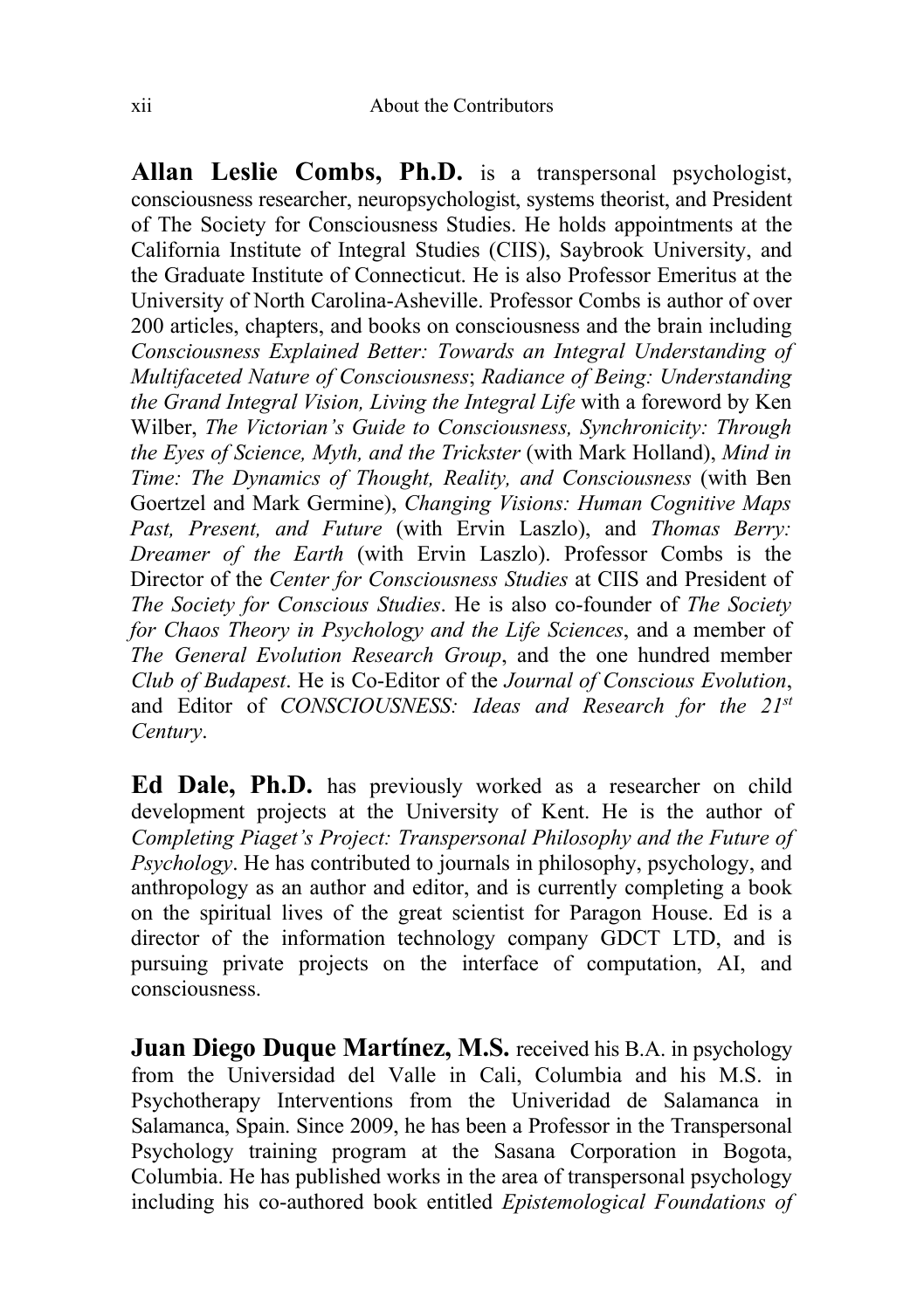*Psychology – with an Emphasis on Transpersonal Psychology,* and he serves on the editorial board for the *Journal of Transpersonal Research.*

**Jorge N. Ferrer, Ph.D.** held a position as core faculty member in the Department of East-West Psychology at the California Institute of Integral Studies (CIIS) from 1998 to 2020 and is currently associate faculty at the Instituto Transpersonal Integrativo in Spain. He is the award-winning author of *Revisioning Transpersonal Theory: A Participatory Vision of Human Spirituality* (State University of New York Press, 2002) and *Participation and Spirit: Transpersonal Essays in Psychology, Education, and Religion* (State University of New York Press, 2017), as well as coeditor (with Jacob H. Sherman) of *The Participatory Turn: Spirituality, Mysticism, Religious Studies* (State University of New York Press, 2008). In 2009, he became an advisor to the organization *Religions for Peace* at the United Nations on a research project aimed at solving global interreligious conflict. He was born in Barcelona, Spain.

**Harris L. Friedman, Ph.D.** received his doctorate from Georgia State University in clinical psychology, specializing in transpersonal psychology. He was board certified in both Clinical and Organizational-Consulting Psychology by the American Board of Professional Psychology. He is Visiting Scholar at Harvard University, and recently retired as Research Professor at University of Florida. He teaches parttime at the California Institute for Integral Studies and Canterbury Christ Church University in the UK. He has over 200 professional publications, mainly on transpersonal psychology and cultural psychology, as well as in the applied areas of clinical and organizational psychology. He serves as Senior Editor of the *International Journal of Transpersonal Studies*, and Associate Editor of both *The Humanistic Psychologist* and *Journal of Humanistic Psychology*.

**Virginia Gawel** is a psychologist, teacher, and writer, born in Argentina in 1961. She is founder of the Centro Transpersonal de Buenos Aires and has served as its director since 1994 (www.centrotrans personal.com.ar). She is a specialist in the integration of Techniques to Direct Access to the Unconscious (TDAUs), a system which aims to merge the views of East and West with the contribution of neuroscience. She is a professor at the Universidad Maimónides in Buenos Aires, Argentina and serves on the editorial board of the Journal of Transpersonal Research. She is one of the leading proponents of Transpersonal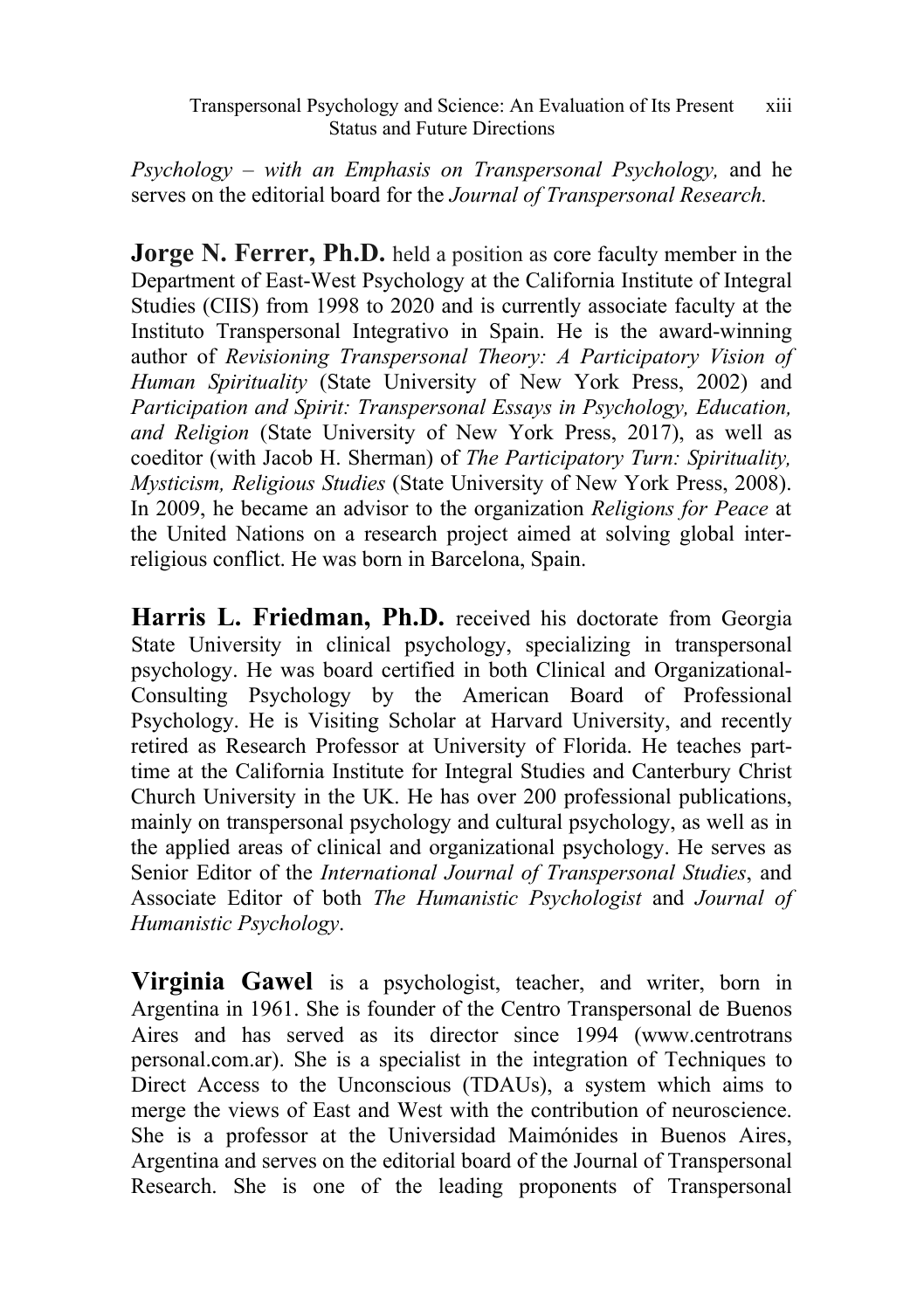Psychology in Latin America and offers seminars to Spanish speaking attendants worldwide.

**Ana Maria Gonzalez Garza, Ph.D.** received her doctorate in Integral Human Development from the Iberoamericana University (UIA) in Mexico City and is a recognized pioneer of the transpersonal approach in the Spanish-speaking world. In 1986 she introduced the transpersonal approach to therapeutic, educational and developmental processes of consciousness at the UIA. One of her principal contributions to transpersonal thought is formulating the proposal on the *Spiral of Consciousness.* Director of the Department of Education and Human Development of the UIA 1991 to 1999. She has been a speaker and lecturer at a wide number of conferences and academic events throughout Mexico and in several other countries (e.g., USA, Spain, Colombia, Argentina, India, South Korea, Ireland and, Italy). She is also author of numerous articles, book chapters, and books concerning such topics as human development, education, humanistic psychology, existentialhumanistic philosophy, transpersonal psychology, integral (holistic) development, evolution of consciousness, meaningful learning, science and spirituality, self-actualization and transcendence, values and intra and interpersonal communication, among others. Some of her most notable publications include *El Niño y su Mundo*. México: Trillas. 1985, *De la Sombra a la Luz*. México: Editorial Jus 1995, *Caminos de Trascendencia*. Ed. Atheleia, México, D.F. 2004, *Colisión de Paradigmas*. *Hacia una psicologia de la conciencia de unidad.* Barcelona: Kairós. 2005, *Enfoque Centrado en la Persona. Aplicaciones a la Educación*. Méx,: Trillas. 3ª. Ed, *El Niño y la Educación*. México: Trillas. 4ª. Ed. 2008, *El Niño y su Mundo*. México: Trillas. 7ª. Reimpresión 2007, and *Educación Holística. La Pedagogía del Siglo XXI*. Barcelona, Editorial Kairós. 2009.

**Roman Gonzalvo, Ph.D.** is a psychologist and psychotherapist from Spain, professor of transpersonal psychotherapy at the Institute of Psychology Studies – ISEP and visiting professor of transpersonal psychotherapy at the Faculty of Medicine in the University of Zaragoza (Spain). He has investigated the spiritual needs, lifelong learning, and personal transformation of dying patients for several years. He was the founder of the *Journal of Transpersonal Research* (JTR) in 2009, the Ibero-American Transpersonal Association (ATI) and the Symposium of Transpersonal Psychology and Spirituality in 2015, and the Group of Transpersonal Psychology and Psychotherapy at the Official School of Psychology in Madrid in 2017. Following his passion for the homeless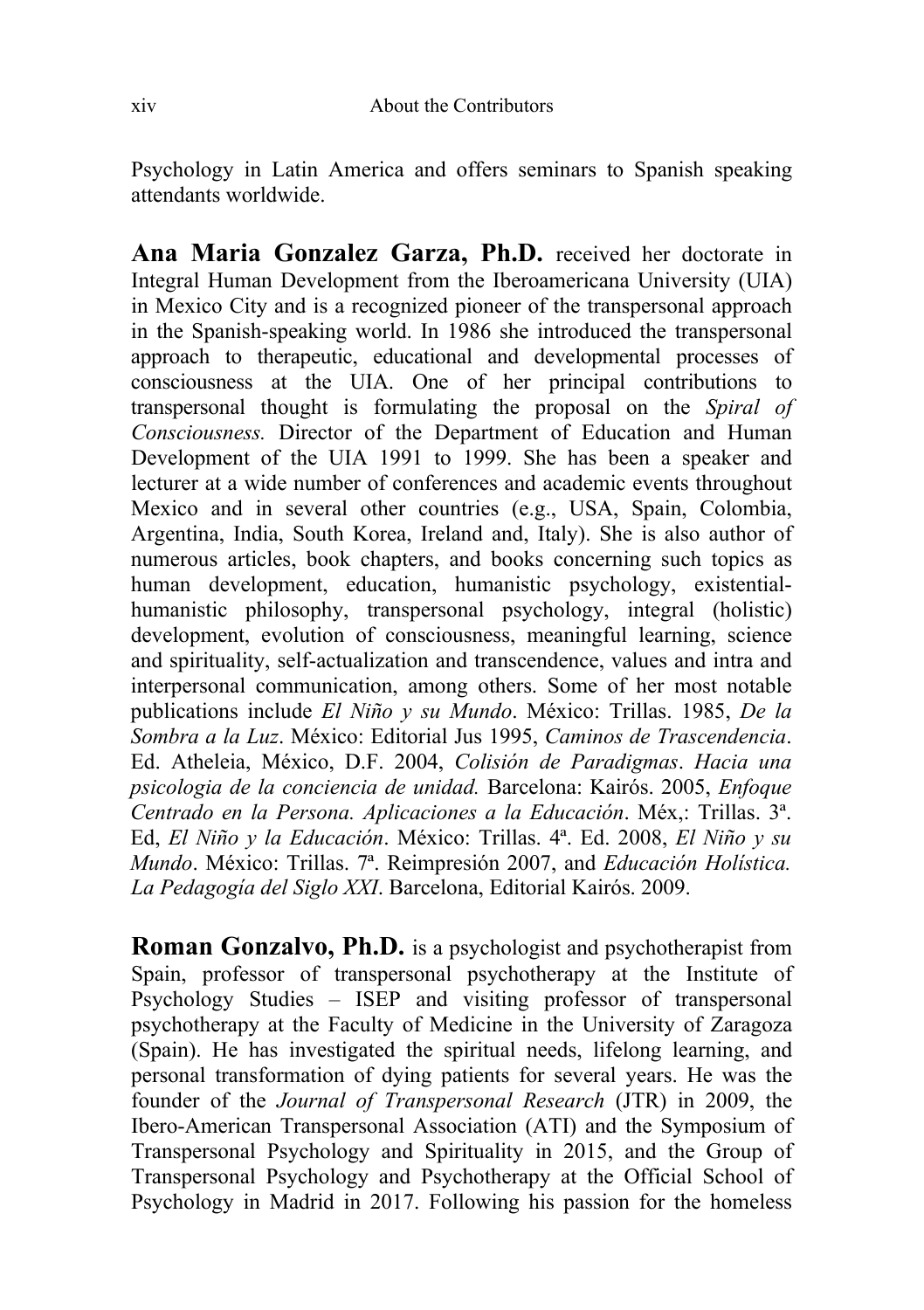people, he also works with them since 2019 in the City Center for Homeless People (CMAPSH) of his home town Tudela (Navarra).

**Glenn Hartelius, Ph.D.** is the Founding Chair of the PhD in Integral and Transpersonal Psychology at the California Institute of Integral Studies and serves as Main Editor of the *International Journal of Transpersonal Studies*. Along with Harris Friedman, he is co-editor of *The Wiley-Blackwell Handbook of Transpersonal Psychology* (2013).

**Ingo Benjamin Jahrsetz, Ph.D.** is a transpersonal practitioner and educator with expertise in Integrative Psychotherapy, Systemic Family Therapy, Systemic Constellations, Psychodrama, and Holotropic Breathwork. He has a practice in Freiburg, Germany and offers supervision, seminars and training courses in transpersonal breathwork and psychotherapy in Germany and abroad. His is the founder and Co-Director of the International Institute for Consciousness Exploration and Psychotherapy (in Freiburg, Germany), the initiator and honorary chairman of the German branch of the Spiritual Emergence Network, and is a former president of the European Transpersonal Association.

**Anette Kjellgren, Ph.D.** is a Professor of Psychology at Karlstad University, Sweden. Information about her scholarly work can be found at https://www.kau.se/en/researchers/anette-kjellgren

**Stanley Krippner, Ph.D.** received a doctorate in educational psychology from Northwestern University and was Professor of Psychology and Integrative Inquiry at Saybrook University until 2019. Currently, he is a Distinguished Professor at the California Institute of Integral Studies. In 2002, he received the American Psychological Association Award for Distinguished Contributions to the International Advancement of Psychology. He is a Fellow of several professional organizations, including the American Psychological Association, the Association for Psychological Science, the Society for the Scientific Study of Religion, and the Society for the Scientific Study of Sexuality. He coedited *Varieties of Anomalous Experience* (published by the American Psychological Association), co-authored *Personal Mythology* and *Extraordinary Dreams,* and co-edited or co-authored three books on war trauma. He has received Lifetime Achievement Awards from the Society for Humanistic Psychology, the Parapsychological Association, and the International Association for the Study of Dreams. Krippner serves on the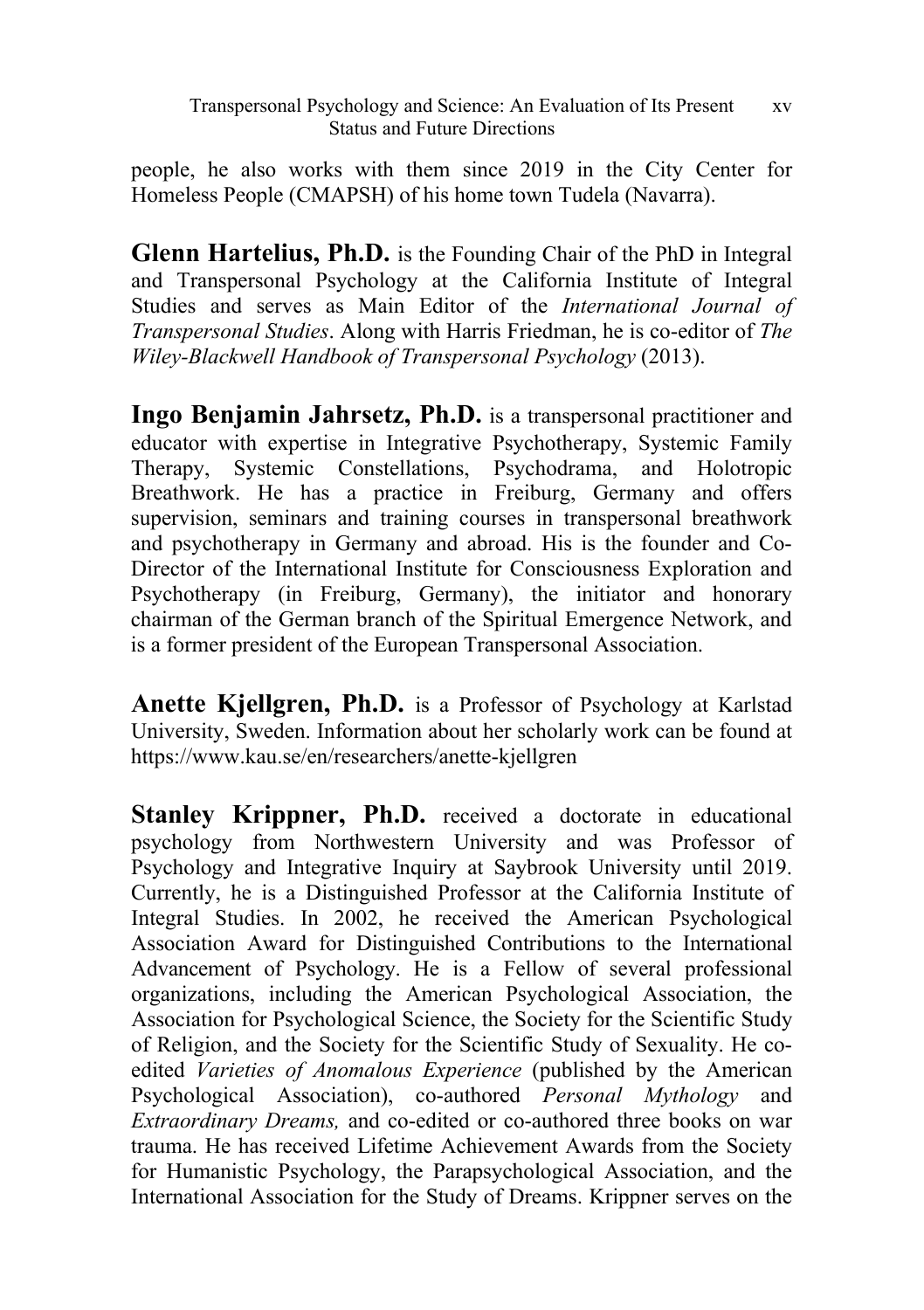editorial or advisory boards of several journals including the *Journal of Transpersonal Psychology*, the *International Journal of Transpersonal Research*, and the *International Journal of Transpersonal Studies*.

**B. Les Lancaster, Ph.D.** is a Professor Emeritus of Transpersonal Psychology at Liverpool John Moores University, Associated Distinguished Professor of Integral and Transpersonal Psychology at the California Institute of Integral Studies, Honorary Research Fellow in the Center for Jewish Studies at Manchester University, and founding director of the Alef Trust. Information about his professional and scholarly activities is available at https://www.aleftrust.org/team/les-lancaster/

**Charles D. Laughlin, Ph.D.** is a Professor Emeritus of Anthropology and Religion at Carleton University. Information about Dr. Laughlin's life and work can be found at <https://en.wikipedia.org/wiki/> Charles\_Laughlin

**Claudio Naranjo** received his MD at the University of Chile and completed his psychiatric training at the Clinica Psiquiátrica Universitaria under Ignacio Matte Blanco. He has also been awarded an Honorary Ed.D. from the University of Udine in Italy, an Honorary Ph.D. from the U. of Aguascalientes and nominated for the Nobel Peace prize. He served as a visiting scholar at Harvard's Center for Studies in Personality and at the University of California Institute for Personality Assessment and Research in Berkeley. and later became known for the formulation of the Psychology of Enneatypes—a development of Ichazo's 'Protoanalysis'. He was a resident and workshop leader at the Esalen Institute in the late 1960s and completed training with Fritz Perls and James Simkin while there. He has delivered numerous keynote addresses at international Gestalt Conferences throughout the years and founded the SAT Institute and program at Berkeley in 1972. He was a member of the 'Future's Planning Council' of the Dioceses of California and the USA Club of Rome. He passed away on July 12, 2019. At the time of his passing, he was the President of the Claudio Naranjo Foundation in Spain, which is dedicated to the development of an education to transcend patriarchy. Throughout his career wrote over 20 books and in the years preceding his death taught extensively in Latin America and Europe.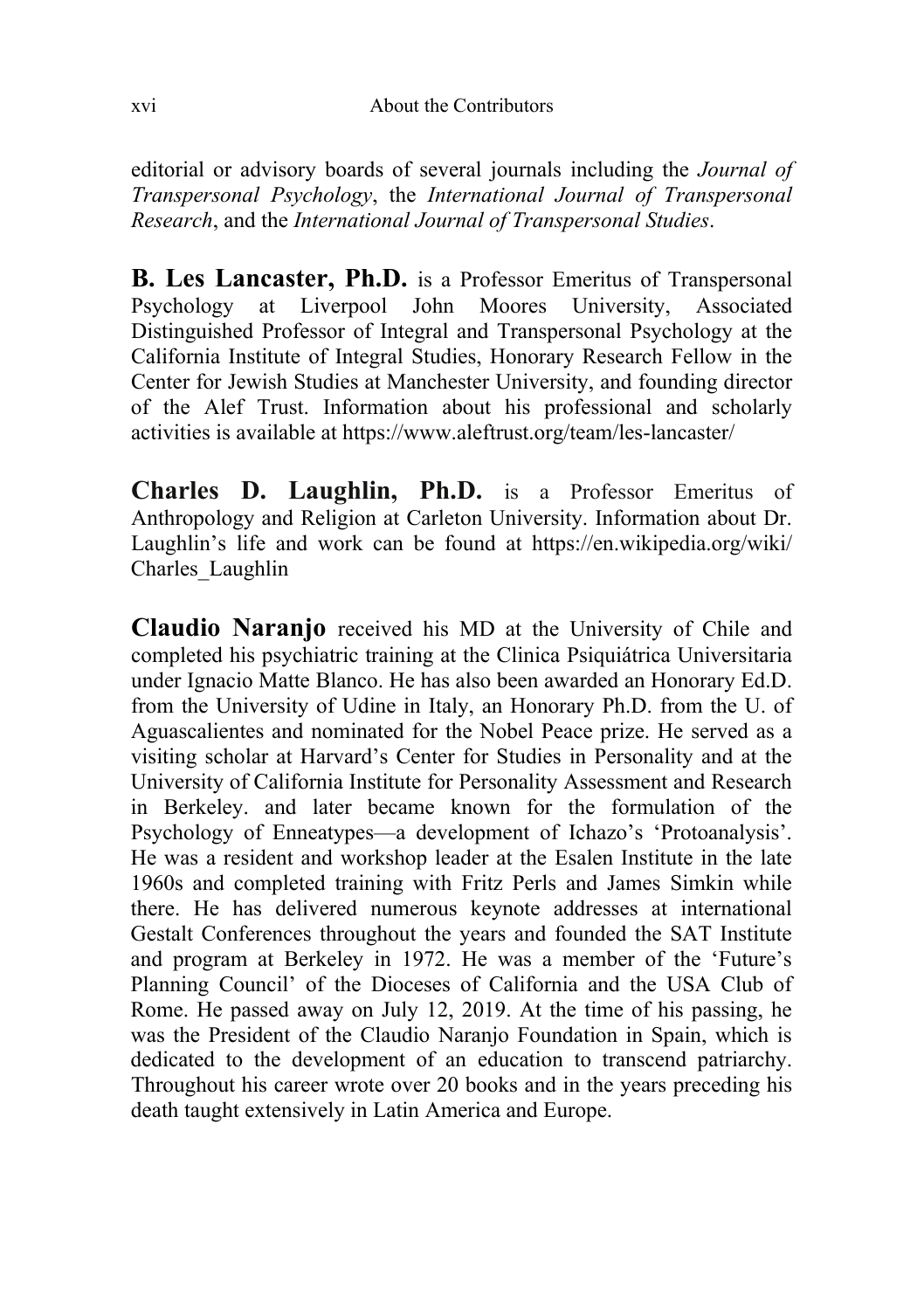**Reggie Pawle, Ph.D.** is in private practice in Kyoto, Japan. He has taught cultural psychology (Kansai Gaidai University, HIrakata, Japan) and counseling psychology (Graduate School of Psychology, Assumption University, Bangkok, Thailand). His research is on the psychology of Buddhism and Daoism. His primary personal practice since 1974 has been Zen Buddhist. Website: http://www.reggiepawle.net

**Kaisa Puhakka, Ph.D.** is Professor Emeritus at California Institute of Integral Studies and former editor of the *Journal of Transpersonal Psychology.* Co-editor with T. Hart and P. Nelson of *Transpersonal knowing: Exploring the horizon of consciousness*, she has published some fifty articles and book chapters in the areas of transpersonal psychology, Buddhist studies, and psychotherapy.

**Adam J. Rock, Ph.D.** is a Senior Lecturer at the University of New England, Australia, and an Associated Distinguished Professor at the California Institute of Integral Studies. Information about his research interests and scholarly works is available on his staff profile page located at https://www.une.edu.au/staff-profiles/psychology/arock

**Vitor Rodrigues, Ph.D.** is a Psychologist, Psychotherapist, and Former President of EUROTAS, the European Transpersonal Association. He taught Educational Psychology and Developmental Psychology at Portuguese Universities during 17 years and has published 12 books in Portuguese, so diverse as to include social criticism essays, science fiction, and self-help manuals. He is an international lecturer and trainer in stress management, depression and happiness, meditation, regression therapy, psychic self-defence, and hypnosis.

**María Teresa Román López, Ph.D.** has a Bachelor's degree in Psychology, a doctorate in Philosophy, and is a Full Professor in the Faculty of Philosophy at the National University of Distance Education (UNED), where she teaches the following undergraduate courses: Ancient Oriental Wisdoms of India, Buddhism and China, and Egyptian, Mesopotamian, and Iranian Thought, as well as a Master's Degree course, Indian Thought. She is presently a member of the Academic Society of Philosophy. Apart from several articles on oriental thought, she has published the following books: *Diccionario de las Religiones*, *Buda: sendero del alma*, *Reflejos del alma*, *Enseñanzas espirituales de la India*, *Diccionario antológico de budismo*, *Sabidurías Orientales de la*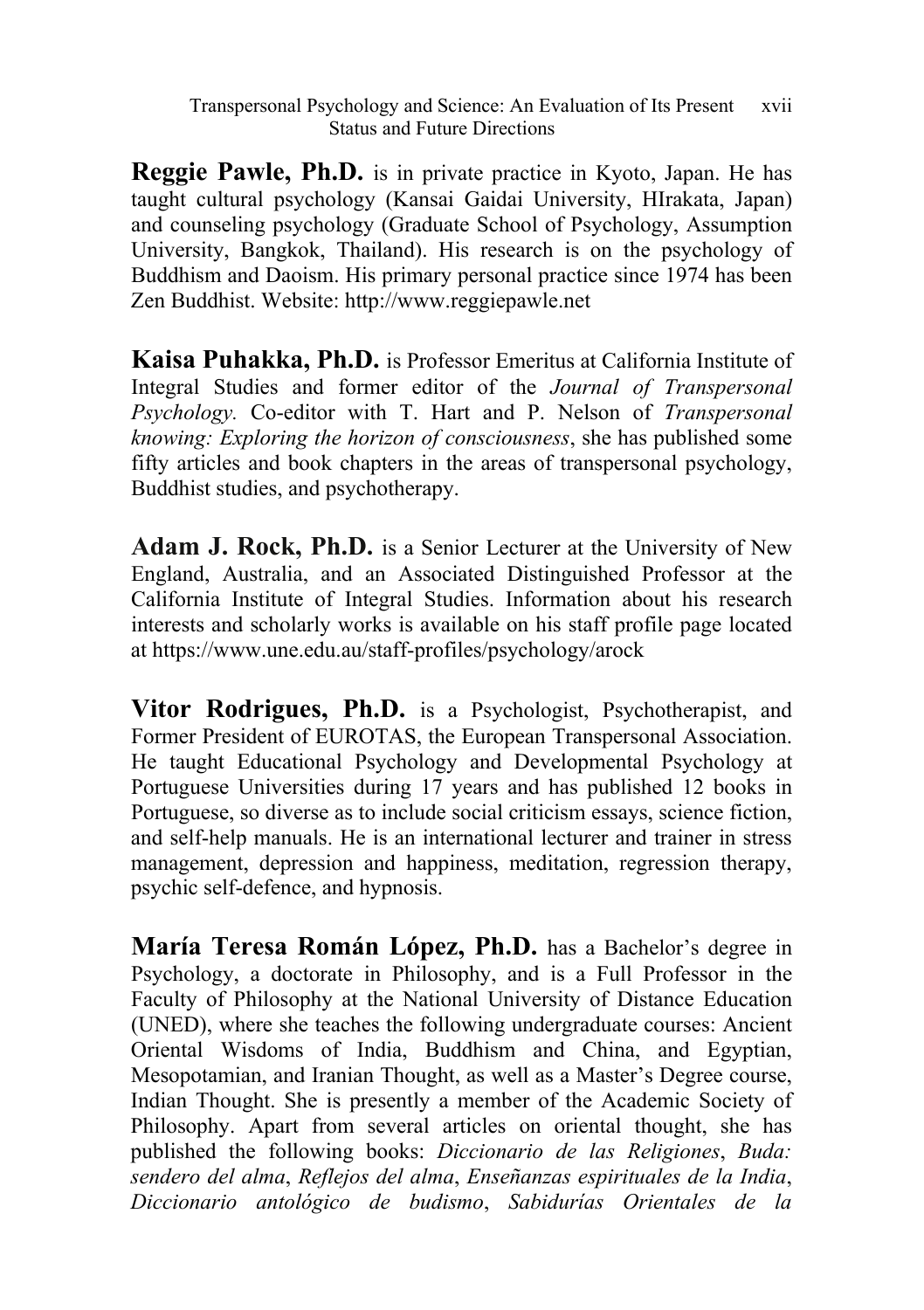*Antigüedad*, *Un viaje al corazón del budismo*, *El gran enigma de la muerte*, and *La maleta del buscador: herramientas para la libertad y el crecimiento personal*.

**Kiran Kumar K. Salagame, Ph.D.** graduated from and served in the University of Mysore, India as a faculty for more than three decades and superannuated as Professor of Psychology. Currently he is the Vice-President of the International Transpersonal Association, USA. He has authored the book *Psychology of Meditation: A contextual approach.* He is a member of the Board of Editors of *International Journal of Transpersonal Studies*, USA; *Journal of Transpersonal Research*, Spain; and *Spiritual Psychology and Counselling*, Turkey. He featured as a Guest in *New Thinking Allowed video interview.* He also served as Associate Editor, *Psychological Studies, India.* He in on the editorial board of national journals. He researched on altered states of consciousness for his doctoral thesis and obtained Ph.D. in Clinical Psychology from the National Institute of Mental Health & Neuro Sciences, Bengaluru, India. He was a *Senior Research Fellow of the Indian Council of Social Sciences Research, New Delhi* (2013-15); He was awarded *Fulbright-Nehru Visiting Professor* to teach at the University of Central Arkansas, Conway in 2011. He was a *Fulbright Post-Doctoral Fellow* at Saybrook Graduate School in San Francisco in 1990-91. He was awarded with an Honorary *Professor, International Academy for Yoga Teacher Training, Belgrade, Serbia; Member, Scientific Board, International Society for Interdisciplinary Yoga Research, Belgrade, Serbia* in 2010. He is also a *Fellow of the Indian Association of Clinical Psychologists and* the *Association* presented *Psycho-Award in 2006* for his distinguished contributions to the field of psychology. He is known nationally and internationally through his publications in journals and books related to different topics - *health and well-being, locus of control, meditation & Yoga, positive psychology, self and identity, states of consciousness, social cognition and transpersonal psychology.* He has developed a tool to assess social cognition in children. Integrating Indian psychological concepts to mainstream psychology is his primary focus. He has visited Bahrain, Canada, Czech Republic, Russia, Serbia, Uganda, UK and USA to attend conferences and/or to give lectures. General reading, listening to music, watching TV, gardening and travel are some of his extracurricular interests.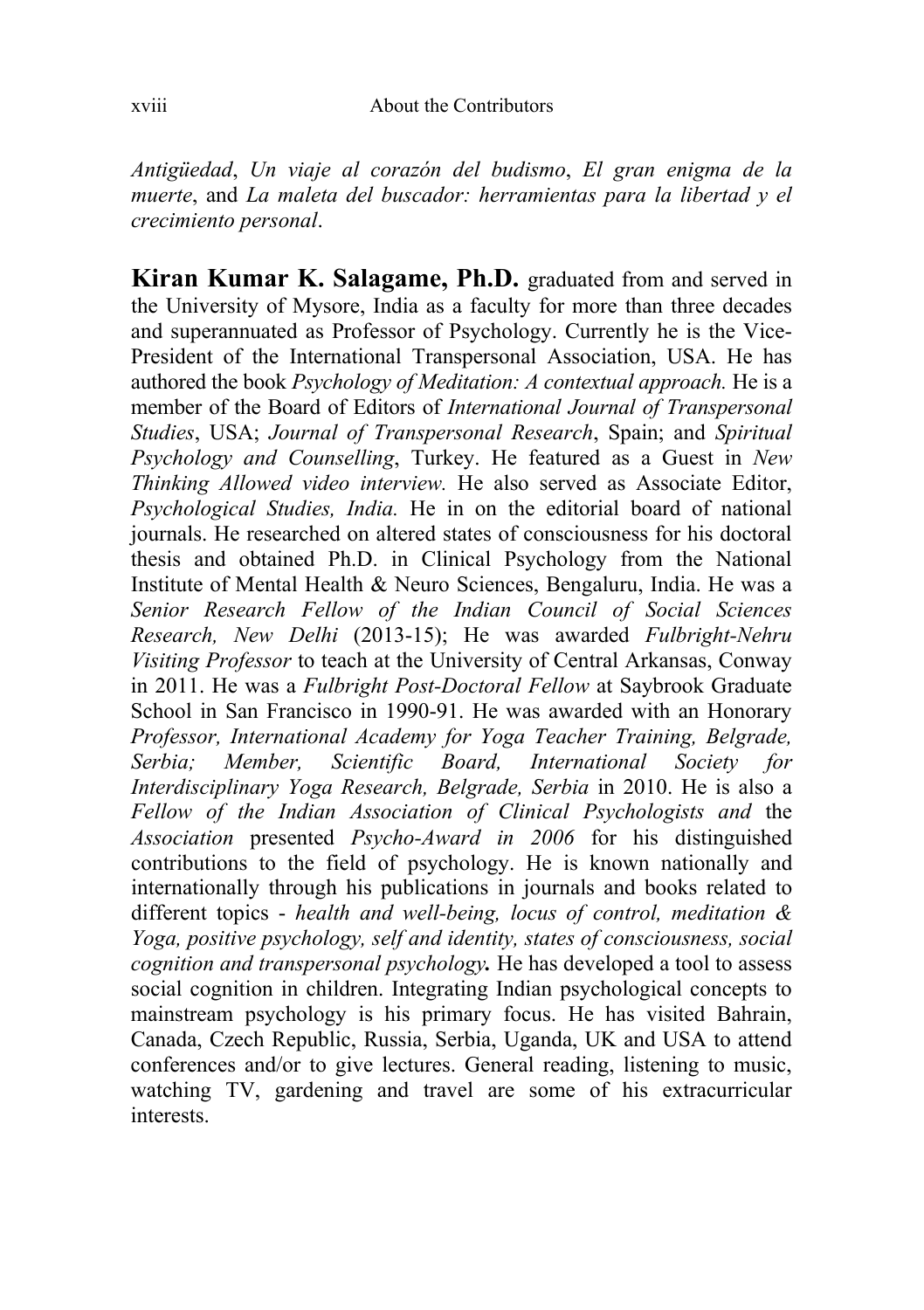**Mário Simões, MD, Ph.D.** is a Psychiatrist and Psychotherapist. Professor of Psychiatry and Mental Health and Introduction to Consciousness Sciences, Faculty of Medicine of Lisbon (FML). Director of the Postgraduate Course in Clinical and Experimental Hypnosis (FML). Director of LIMMIT – Mind-Matter Interaction Laboratory of Therapeutic Intention (FML). Co-founder of ALUBRAT - Brazilian Portuguese Transpersonal Association. Co-founder of Imaginal - Portuguese Association of Clinical and Experimental Hypnosis. Co-author of *Psychology of Consciousness - a transpersonal perspective* and the *Handbook of Clinical Hypnosis - theory, research and practice.* Member of the Scientific Council of the Bial Foundation and several scientific journals. Co-author of Psychotherapy "Life Trajectory". Research interests: psychology and psychophysiology of altered states of consciousness, clinical hypnosis, Ethnomedical, exceptional experiences and psychology and spirituality.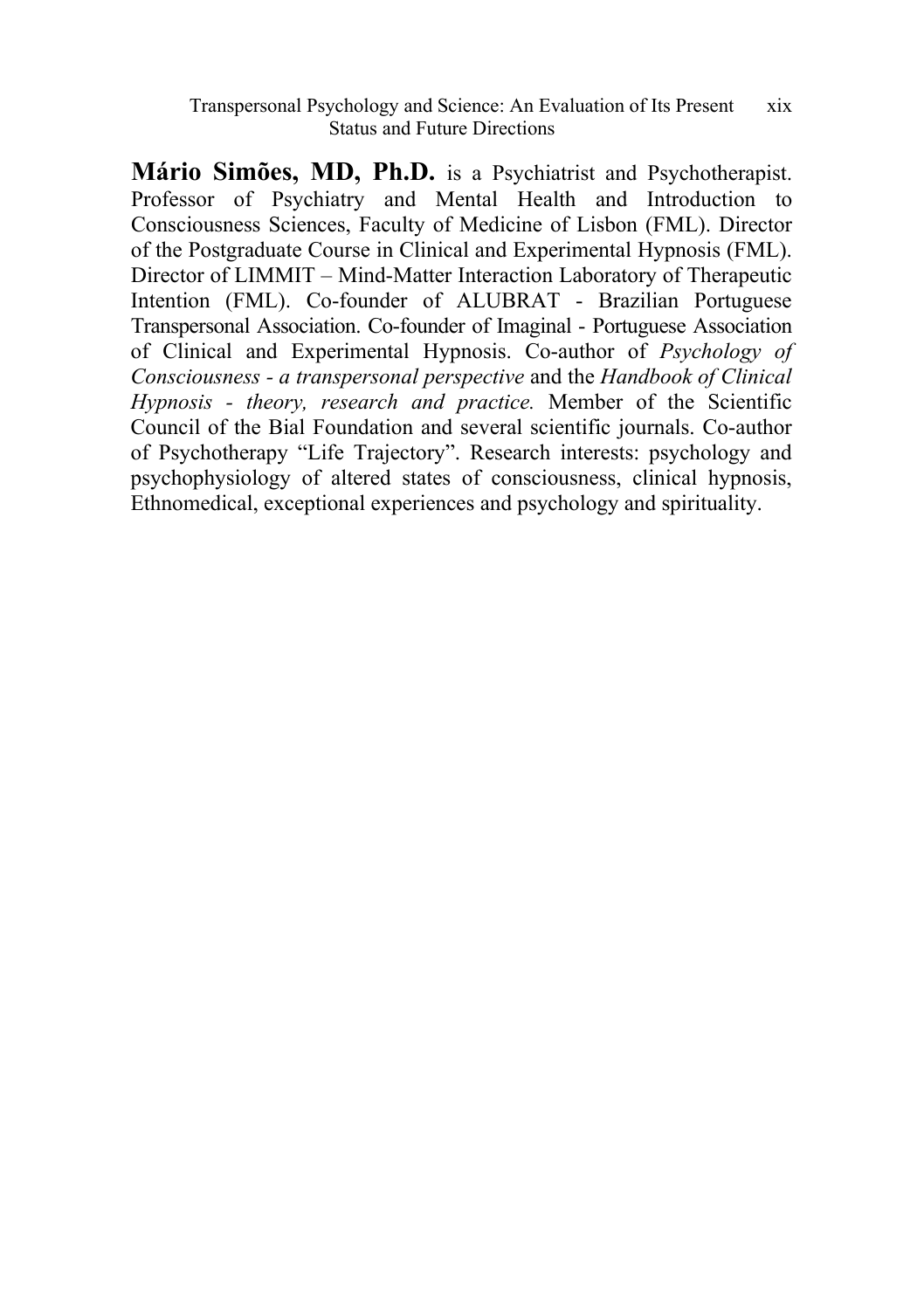# ACKNOWLEDGEMENTS

The editors would like to acknowledge and thank Dr. Jacek Brewczynski and Dr. Harris L. Friedman for their helpful comments, advice, feedback, and support.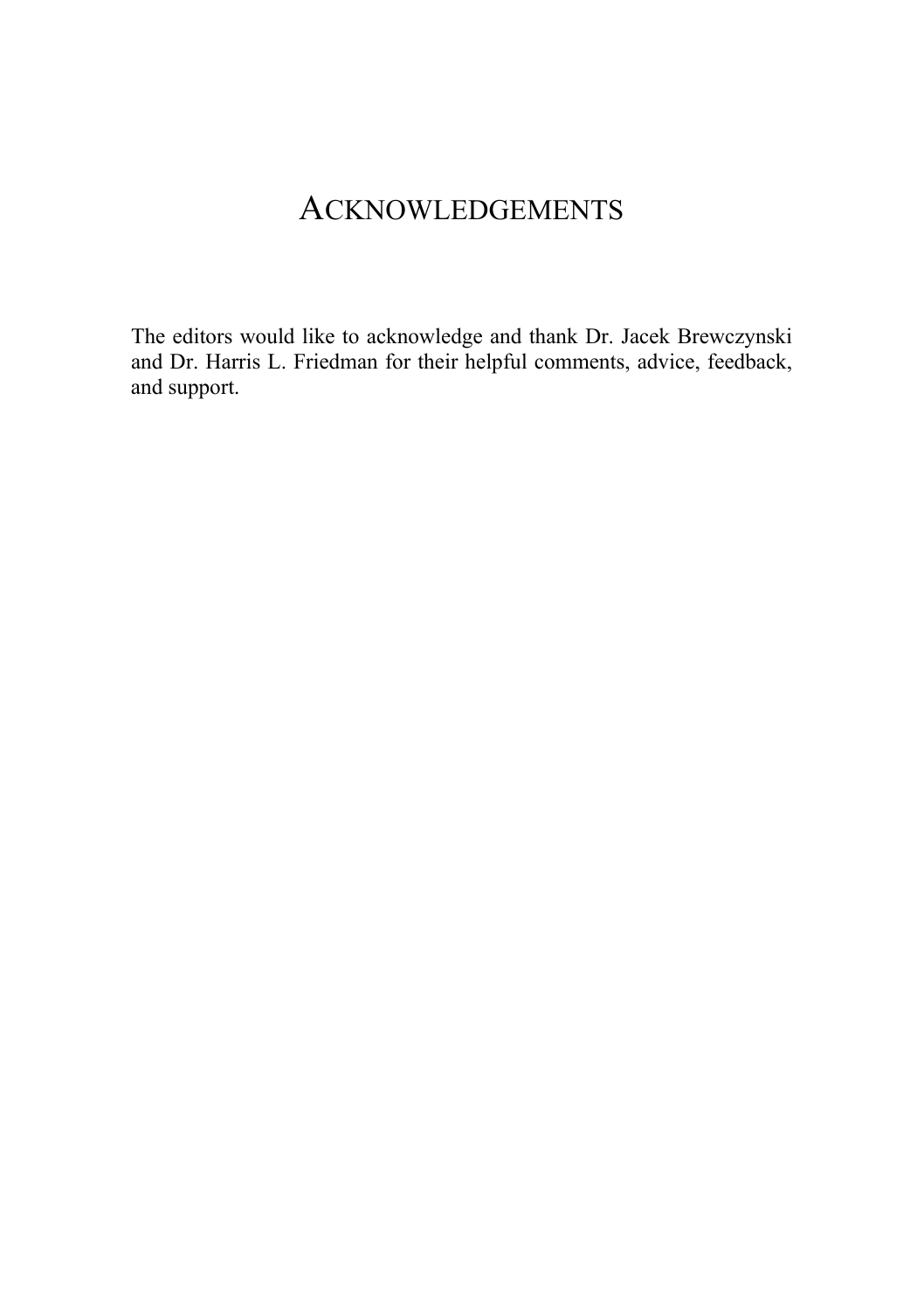### CHAPTER ONE

### **INTRODUCTION**

# DOUGLAS A. MACDONALD AND MANUEL ALMENDRO

Transpersonal psychology is a discipline born in the 1960s from the tripartite influences of the psychedelic movement, the influx of Eastern and indigenous spiritual ideas and practices into Western psychology, and the growth of humanistic psychology to incorporate spirituality and transcendent experience as necessary components for studying and understanding the entirety of human potential and consciousness. While initially an American phenomenon, the discipline has come to be embraced by scholars and practitioners throughout the world. At present, there are a variety of academic journals (e.g., *International Journal of Transpersonal Studies, Journal of Transpersonal Psychology, Journal of Transpersonal Research, Transpersonal Psychology Review*) and professional organizations (e.g., Association for Transpersonal Psychology http://atpweb.org/; European Transpersonal Association [EUROTAS], http://eurotas.org/; International Transpersonal Association [ITA] http://www.transpersonalassociation.com/) that are dedicated to supporting, exploring, and promulgating the transpersonal viewpoint both within psychology and across a range of other disciplines and areas of inquiry including but not limited to anthropology, sociology, medicine, nursing, counseling, education, social work, philosophy, religious studies, creative arts, and gender studies.

Though these developments may lead one to think the discipline has a coherent and agreed upon worldview, since coming on the scene and throughout its existence, transpersonal psychology has struggled with a variety of very fundamental issues concerning its definition, scope, and methods that have led some to criticize the field and/or to proffer ways of bringing clarity and focus to its mission and vision (e.g., see Friedman & Hartelius, 2013a). Among the most contentious and important of these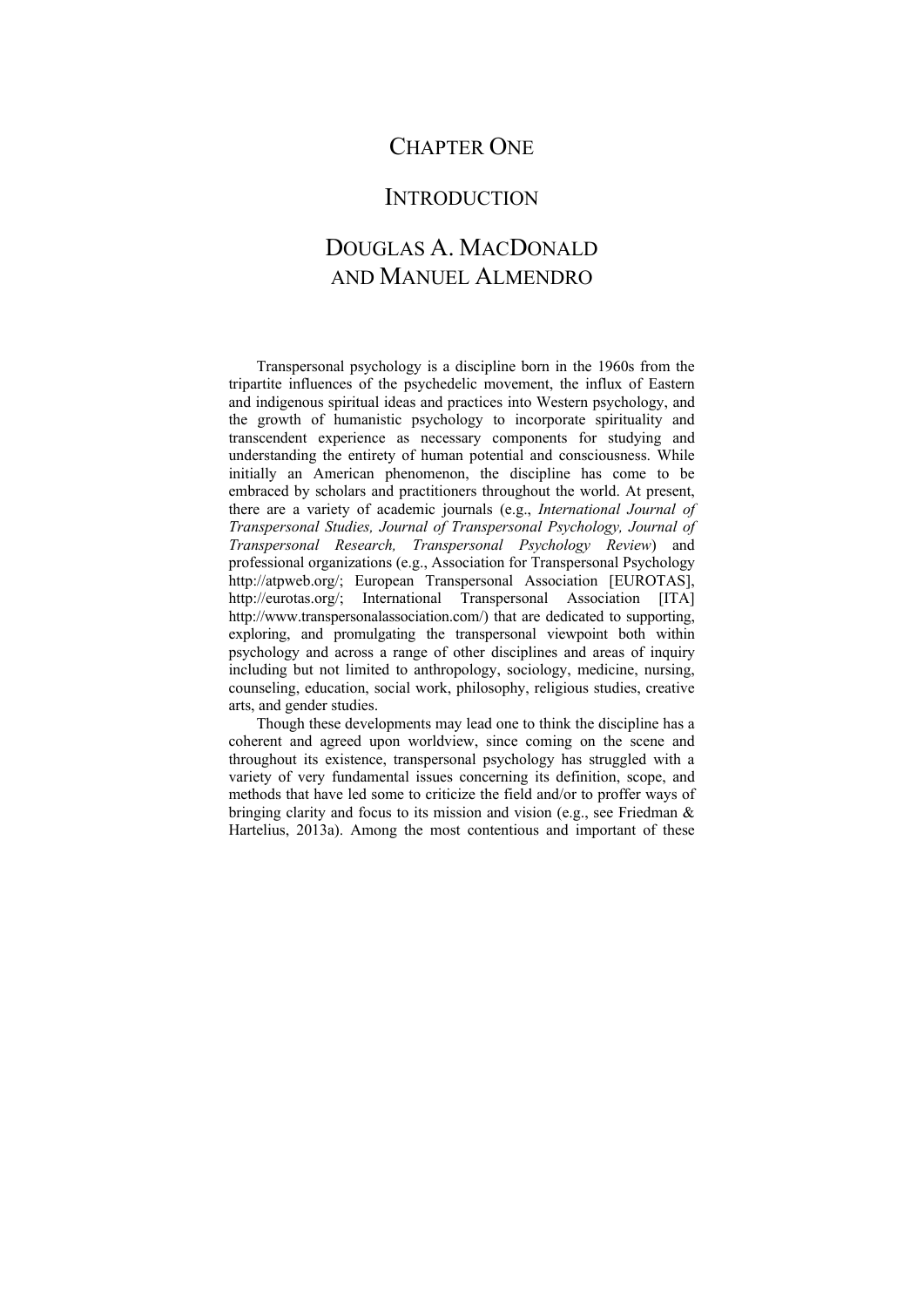issues is the extent to which transpersonal psychology can and should operate as a science (e.g., Daniels, 2005; Ferrer, 2014; Friedman, 2002).

We ourselves know of many scholars and practitioners who have an interest in transpersonal psychology but are uncomfortable with the field being framed as a "psychology" and/or a "science" because they feel that it goes beyond the boundaries of both psychology and science writ large. For several of these people, issues regarding transpersonal psychology as a science are embedded in a larger set of problems with trying to demarcate how the foundational ideas of the discipline can be adapted to the traditions, methods, and practices of their own areas of inquiry, and they are critical of any efforts at trying to fit everything under the umbrella of a psychology, whether scientific or otherwise. At the same time, we know of a fair number of people, almost all of whom lack formal training in psychology and are without recognized professional credentials, who have shown an eagerness to use the name of the discipline as a way of enhancing their legitimacy in the eyes of others and to use their status as "transpersonal psychologists" to make claims and/or offer services to the public that we think most advocates for the discipline would find questionable and even troublesome. We consider the first of these situations to be a concrete reflection of the uncertainties surrounding the identity of the transpersonal psychological movement and the latter as an indication of the potentially undesirable consequences that can arise when there are no agreed upon structures, processes, or methods that can be used to meaningfully evaluate claims and hold people into account for their actions done in the name of the field. In our opinion, both of these instances provide a strong impetus for the transpersonal psychological community to begin open, inclusive, and critical dialogue regarding its present status and what it wants for its future.

As researchers and psychologists who treat transpersonal psychology as a central part of our own professional identities, we ourselves have been actively engaged in trying to make sense of the field with particular attention given to how it could incorporate and more effectively utilize science (e.g., see Almendro, 2009a; MacDonald, 2013). From what we can determine, the discipline has a lot to gain by embracing science in terms of recognition, credibility, accountability, and opportunities to participate in the broader workings of the scientific community. As well, we think that transpersonal psychology has a lot to offer science and has the potential to influence the direction that science takes with respect to the ideas and phenomena that transpersonalists hold dear and value as essential for a more complete understanding of human consciousness and well-being. In our view, science is not a closed and immutable system that only seeks to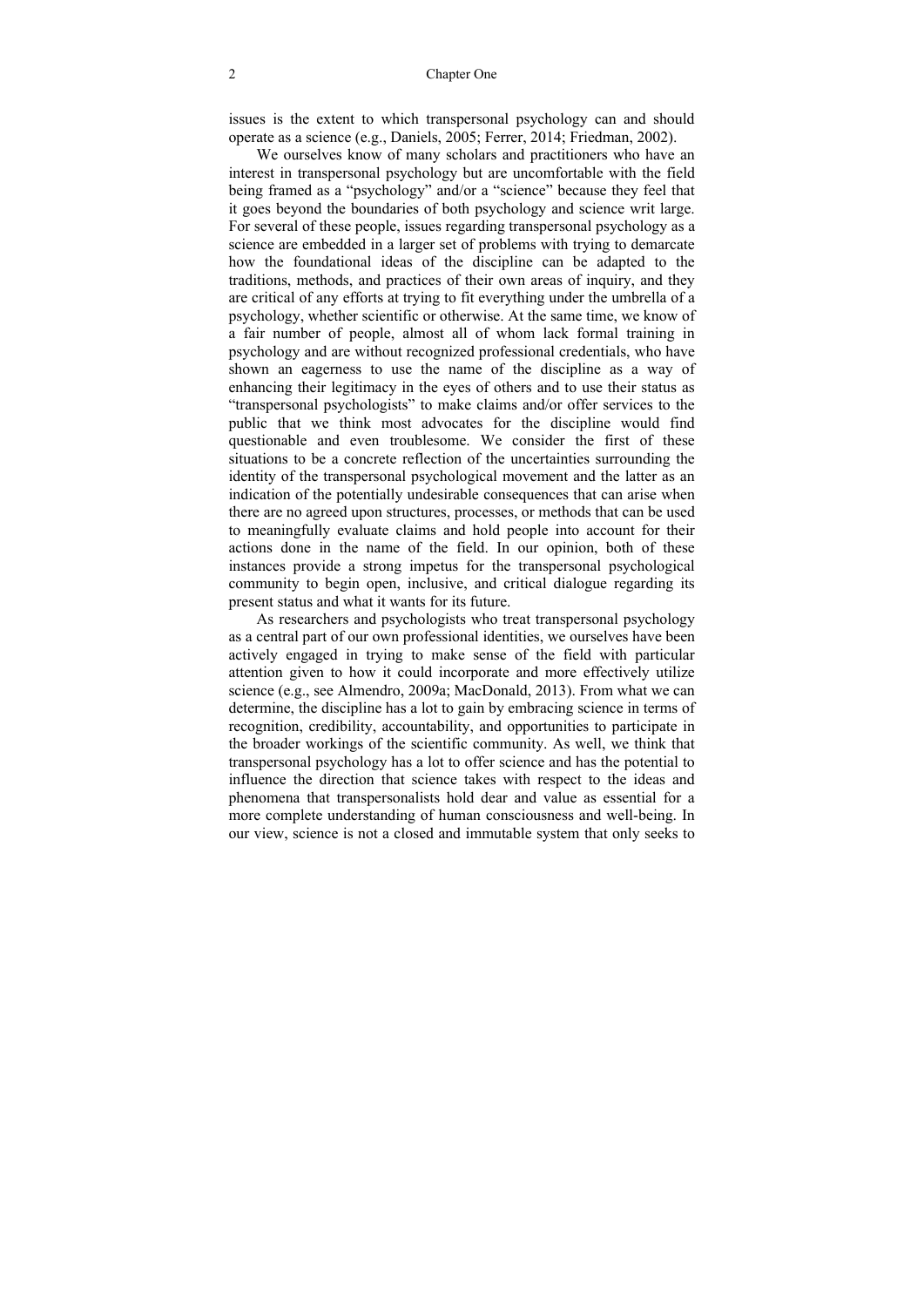#### Introduction 3

reduce things to material processes. To the contrary, we see it as open, dynamic, and responsive to different perspectives. However, our view seems to be in the minority as many people who consider themselves transpersonalists appear to harbor mostly negative attitudes about science, either seeing it as a threat or as an encumberance which is unnecessary for the field to sustain itself. Nonetheless, after considerable reflection, we have come to the conclusion that in order for transpersonal psychology as a whole to make significant progress on issues related to science, there is a need to consider the myriad perspectives of those who are recognized authorities the field so as to get the best possible sense of how they may be reconciled and integrated into a coherent framework upon which others like us can ground their ideas, research, and practices. In turn, we see this having tremendous implications for addressing the larger issues of discipline identity as it could aid people in making determinations as to whether or not transpersonal psychology or another field of inquiry is suitable to their values and interests.

With all of this in mind, the aim of this book is simple—to give interested readers a resource where they can examine the views of recognized transpersonalists from all over the world on the matter of the relation of transpersonal psychology to science. To the best of our knowledge, there is no single publication that provides a centralized source for such discourse and dialogue. We felt it important to include voices "from all over the world" because most of the discussion and debate that has transpired in the literature to date has come from scholars in the United States and, less so, the United Kingdom. We adopted the stance that differences in perspectives which may be linked to culture need to be respected and incorporated as much as possible if the dialogue is going to have any positive and lasting influence over the current and future workings of transpersonal psychology as a discipline.

To accomplish our aim, we identified scholars and practitioners who are known for their contributions to transpersonal psychology and we invited them to provide written submissions in which they addressed five questions. These questions were (a) What is transpersonal psychology? (b) What is science, particularly quantitative science, in relation to what you consider to be transpersonal psychology? (c) What is the current state of transpersonal psychology in your opinion? (d) If nothing changes, what is the future of transpersonal psychology in your opinion? (e) What needs to be done to ensure that transpersonal psychology has a vibrant and productive future? Invitees were encouraged to write whatever they felt as being most reflective of their own point of view and were told that they could be as personal or as scholarly as they liked. The only constraint that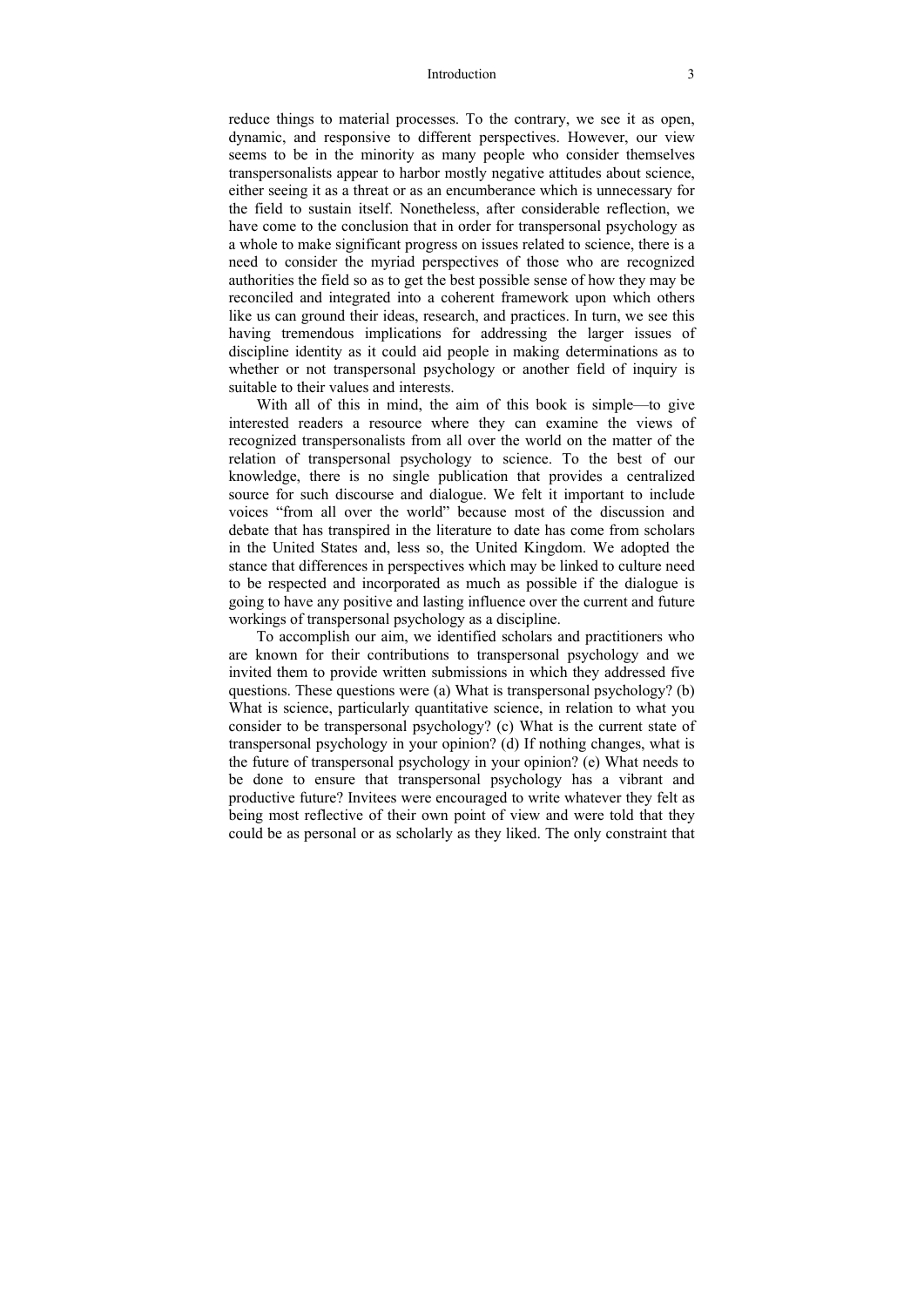we asked everyone to honor as much as possible was to keep their submissions reasonably concise.

While we did not hear back from each and every person, the majority of invitees replied. Several were appreciative of being invited but declined, primarily due to lack of time because of other commitments or simple lack of interest. However, most of these scholars gave praise for our efforts with one stating "[t]ranspersonal research will benefit from varying points of view and cordial scholarly debate." Some of those who responded with either an acceptance or declination provided notable comments in their initial communication which onto themselves were interesting as they seemed reflect the invitee's sense of the state and/or significance of transpersonal psychology as a discipline. For instance, one invitee stated "I find [transpersonal psychological] basic ideas doing wonderfully culturewide, but barely noticed in psychology." Another one commented that transpersonal psychology "has always been a grab bag, or an umbrella term for a bunch of different approaches, and that's still the case." In a poignantly toned email, a third invitee replied that transpersonal psychology used to suffer from an "anti-intellectualism" in its early years which has appeared to have waned somewhat in more recent times. Nevertheless, due to its history and politics in its formative years, the invitee decided to not restrict his/her allegiances to transpersonal psychology.

In total, we received submissions from a respectably large number of experts. Many are solo authored but several are co-written compositions. In this book, we present the submissions in separate chapters organized alphabetically by author first name (first author first name in multiauthored pieces). We opted to use such an approach to organization because we wanted to be theoretically and ideologically nonpartisan and to mitigate any potential criticisms that might arise if a more conceptual or thematic structure were imposed by us (or, in other words, we did not want to appear that we were favoring some perspectives and arguments over others). While some submissions needed revision to improve quality of expression, we endeavored as much as possible to keep all submissions in the form we received them. It was our intent to preserve the unique voices of all contributors as much as possible.

Without divulging too much up front, our careful reading of the submissions revealed a wide array of responses to our aforementioned questions. Some authors lament the state of transpersonal psychology and offer serious criticisms of its perceived failure in realizing its potential. Others express little by way of concern, characterizing the field in an almost panglossian manner as vibrant and as needing little, if any, change. Others still offer some constructive insights into areas where the discipline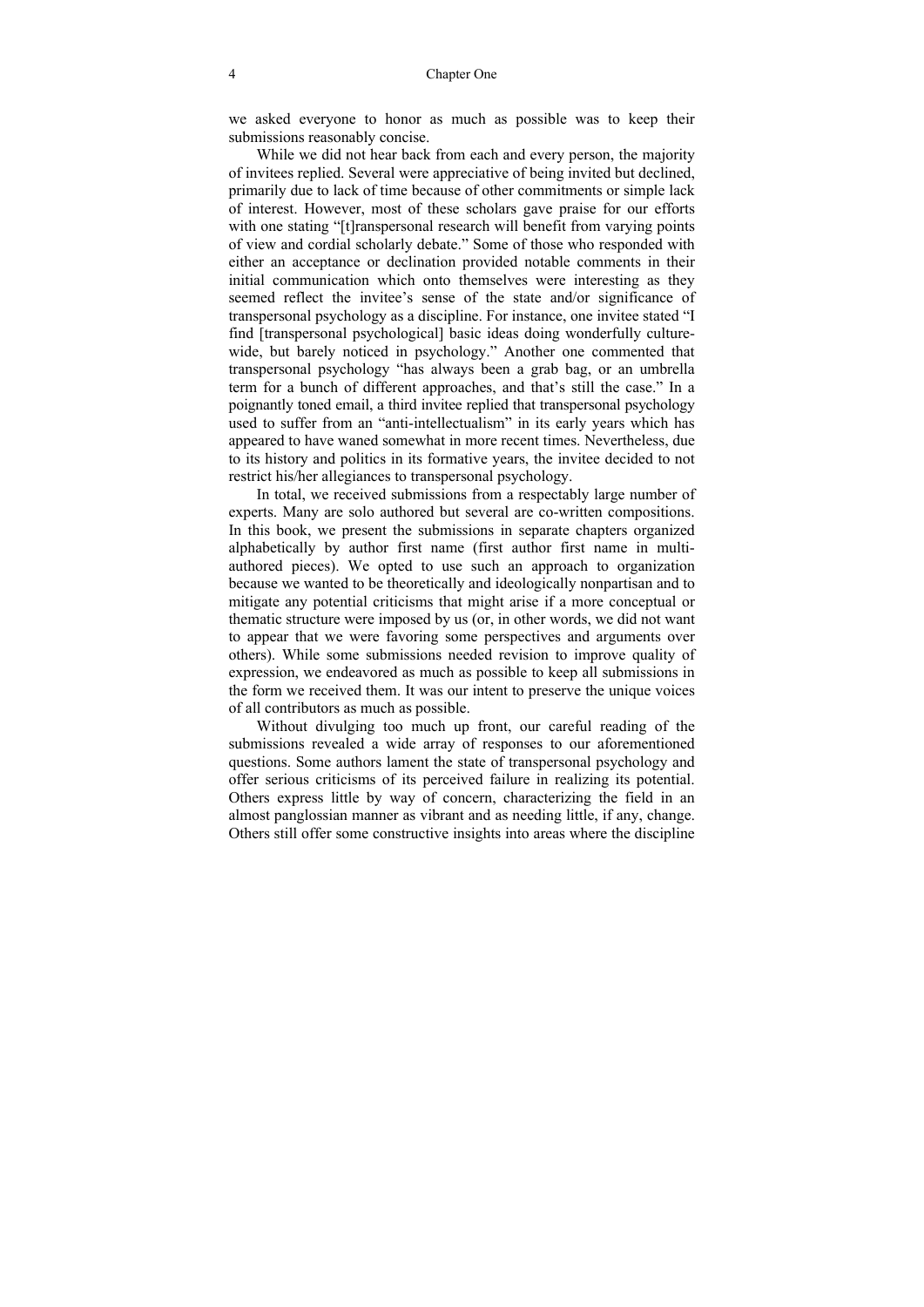#### Introduction 5

could benefit from some retooling. In all cases, the authors offer their viewpoints with honesty, integrity, and with a sincere desire to benefit the field.

Following the various perspectives shared by our contributors, we provide a brief summary of some of the main grievances and issues expressed and then offer a variety of suggestions that we hope will be helpful in moving transpersonal psychology toward greater visibility, coherency, and rigor in its scholarship and professional applications.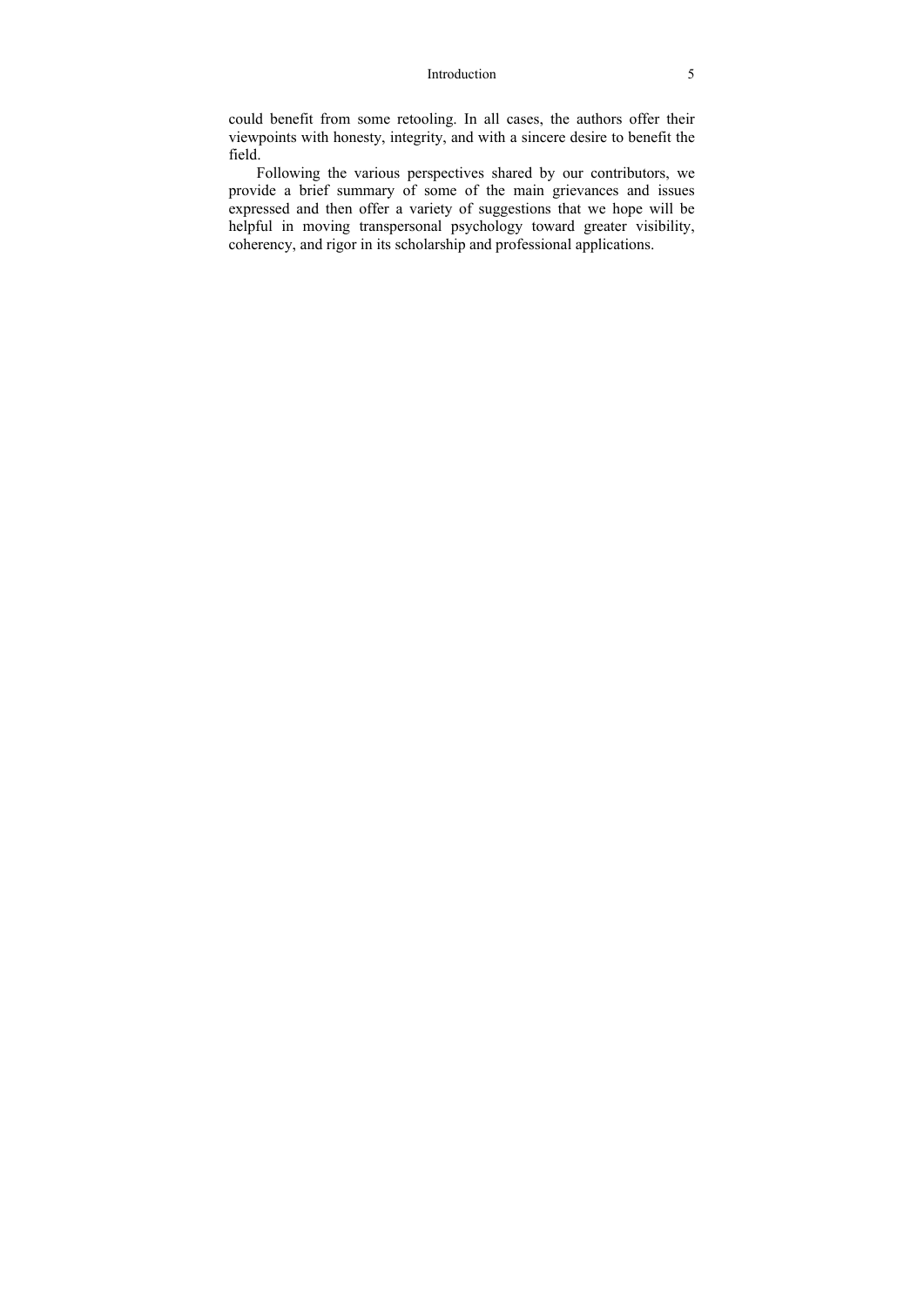## CHAPTER TWO

# THE ADVANCEMENT OF TRANSPERSONAL PSYCHOLOGICAL SCIENCE: A NEUROPHENOMENOLOGICAL TRAJECTORY

## ADAM J. ROCK AND CHARLES D. LAUGHLIN

In 1968 Abraham Maslow asserted that, "I consider humanistic, Third Force psychology, to be transitional, a preparation for a still 'higher' Fourth psychology, transpersonal, transhuman, centered in the cosmos rather than in human needs and interests, going beyond humanness, identity, self-actualization and the like" (as quoted in Visser, 2003, p. 43). Almost four decades later, Hartelius, Caplan, and Rardin (2007) thematically analyzed 160 definitions of the term *transpersonal psychology* derived from publications and interviews with transpersonal colleagues from 1968 through 2002. Three comprehensive constituent themes were identified: (1) beyond-ego, (2) integrative/holistic, and (3) transformative. With respect to (1), *ego* refers to one's individual sense of self, which inhabits a clearly delineated space-time location, as distinguished from Freud's conception of the ego as the mediator between the superego and id. That is, (1) implies that transpersonal psychology focuses on experiences of spatial and temporal transcendence (see Friedman, 1983). Regarding (2), *integrative/holistic* suggests that transpersonal psychologists avoid reductionistic (e.g., biological) formulations and investigate persons in the context of their social-cultural-political milieu. In terms of (3), *transformative* suggests that transpersonal psychologists investigate injunctions or state-change technologies (e.g., meditation) that facilitate the attainment of states of phenomenology (e.g., *samadhi*) associated with greater positive affect (e.g., joy, love) and meaningfulness compared to ordinary waking states. Thus, following Hartelius *et al*. (2007) the conjunction of  $(1)$ ,  $(2)$ , and  $(3)$  above may be conceptualized as a sufficient condition for a research content area to be deemed transpersonal psychology.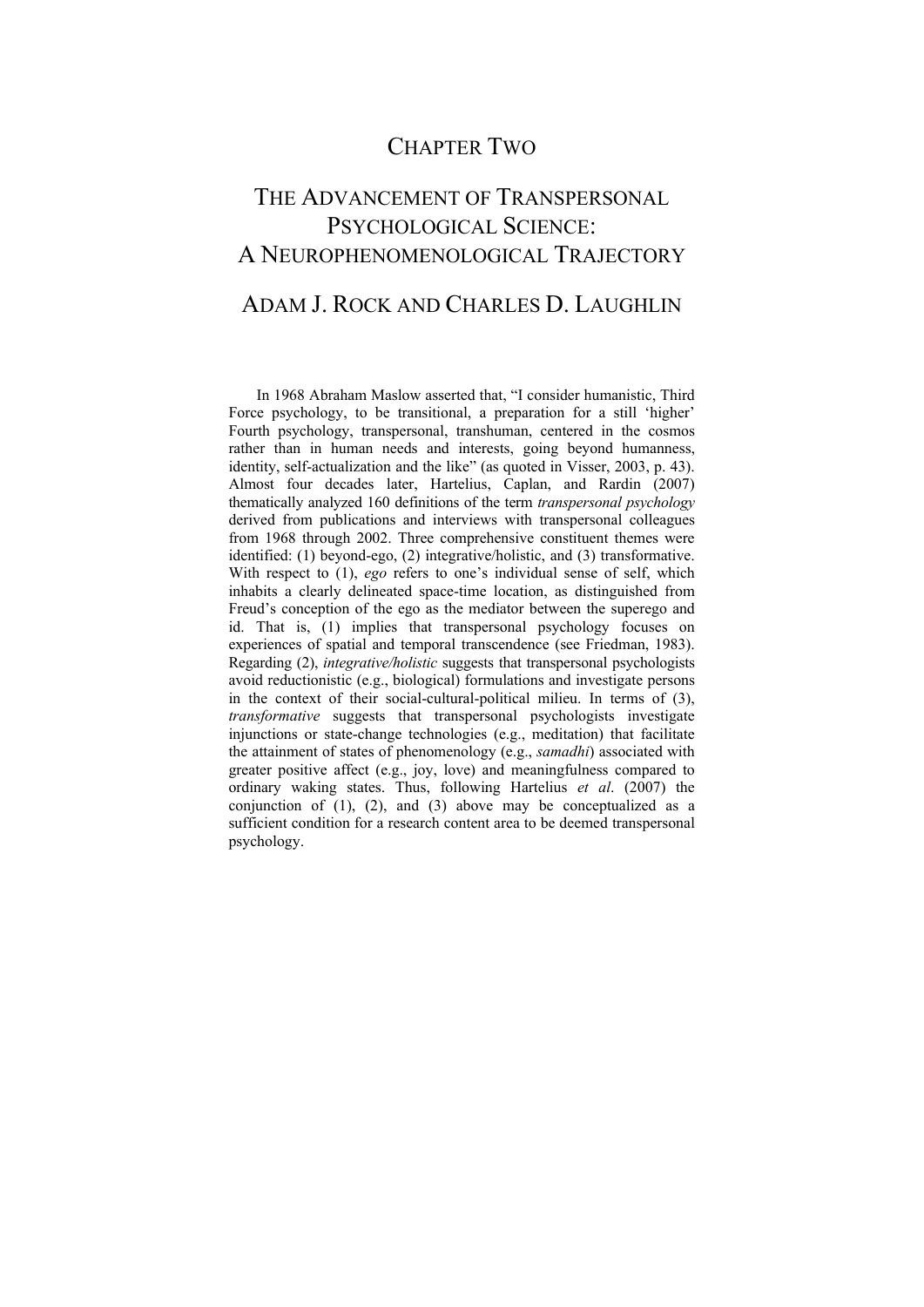The aim of the present chapter is to argue that the advancement of transpersonal psychological science may be facilitated by the adoption of a neurophenomenological approach. In order to achieve this objective we will first examine the relationship between transpersonal psychology and science. Second, we will appraise the current state of transpersonal psychology. Third, we will provide a brief exposition of phenomenology with special emphasis on Husserlian phenomenological methodology. Finally, we will outline a possible future neurophenomenological trajectory for transpersonal psychology.

### **Transpersonal Psychology and Science**

 Friedman (2002) examined the relationship between transpersonal psychology and science, and concluded that,

based on the historic roots of the field, the ethical and legal implications of its connection with the discipline of scientific psychology, and the importance of the field for human survival and betterment, transpersonal psychology should be bound to a scientific commitment. (p. 176)

What most people would consider a scientific psychology would be one in which theories are built from, and tested using direct observations of reality. Specifically, a scientifically grounded transpersonal psychology would be one that espouses views that are, in principle, falsifiable either through direct experience or through controlled experimentation. This does not mean that everyone who practices scientific psychology agrees upon appropriate methods. We note, for example, the current controversy surrounding the prevalence of *questionable research practices* (QRPs; e.g., rounding down a *p* value from .053 to .049 to obtain significance; *see* John, Loewenstein, & Prelec, 2012; Simmons, Nelson, & Simonsohn,  $2011$ ), and the inability to replicate initial results (e.g., Begley & Ellis, 2012). Indeed, one foundational principle of science is *replicability*. Pashler and Wagenmakers (2012) posed the question, "Is there currently a crisis of confidence in psychological science reflecting an unprecedented level of doubt among practitioners about the reliability of research findings in the field? It would certainly appear that there is" (p. 528).

Irrespective of the current status of psychological science, we agree with Friedman (2002) that the importance of transpersonal psychology for "human survival and betterment" (p. 176) necessitates an embrace of the scientific method rather than the peddling of folk beliefs and anecdotal evidence. Several decades ago, Tart (1972) provided a model for this embrace. Tart (1998) asserted that *states of consciousness* (SoC) consist of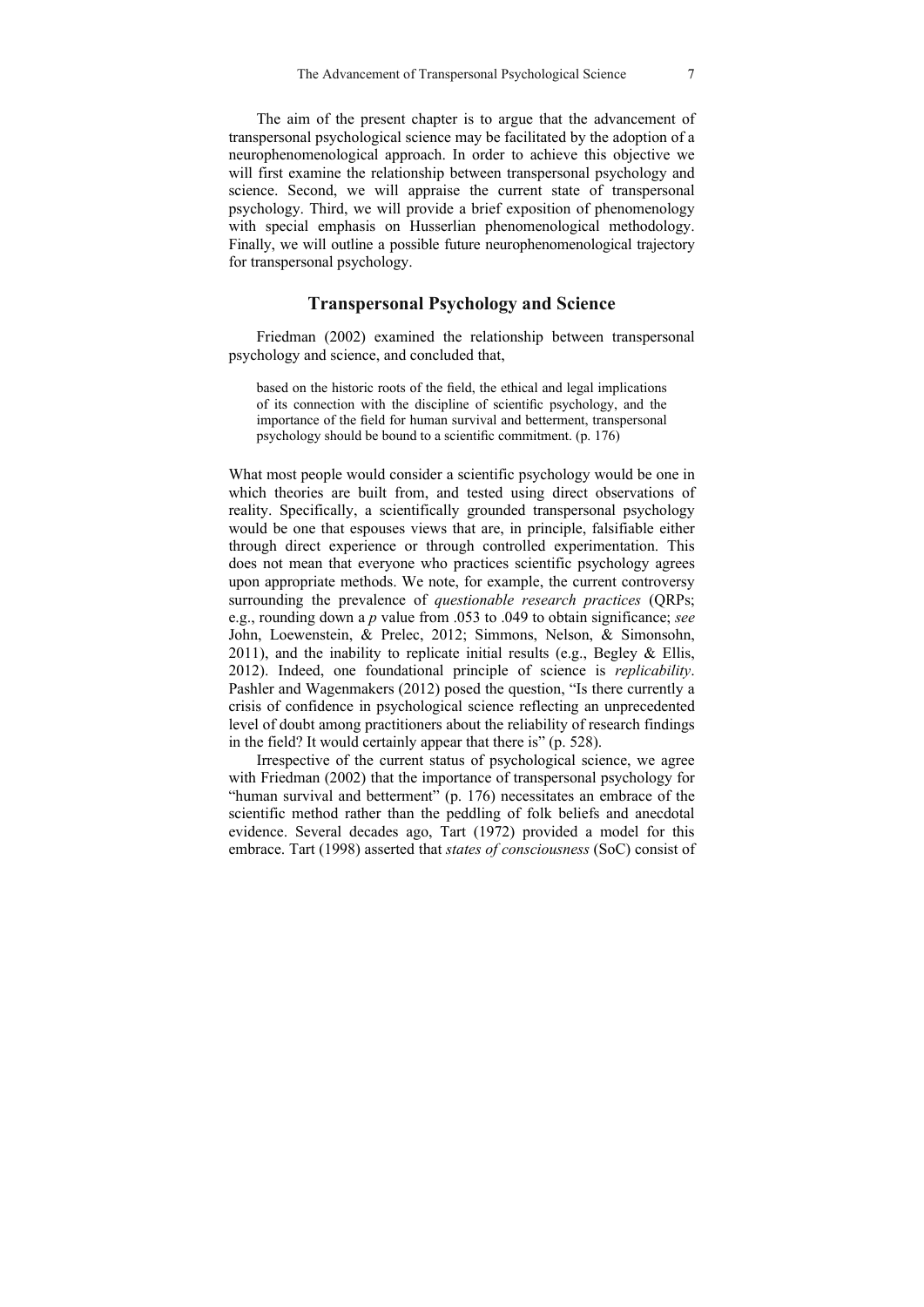"state-specific perceptions and logics" (p.103). For example, ordinary waking consciousness is characterized, in part, by the logic of linear and binary segmentation (*i.e.*, temporality and duality, respectively), whereas various transpersonal experiences (e.g. *savikalpa samadhi*) consist of logic that is ostensibly non-linear and non-dual. Tart further proposed that, "the methods of essential science (observation, theorizing, prediction, communication/consensual validation) can be applied from within various SoCs and ASCs" to create what he termed *state-specific sciences* (SSS) (p. 103). However, Tart (1972) emphasized that SSSs should be used to complement, rather than invalidate, the experiential knowledge obtained by what he referred to as *normal consciousness sciences* (NCS). For instance, Laughlin had a lucid dream in which he was with various friends and became aware that he was dreaming. He told his friends that they were all dreaming together, and that he could prove it. He reached out his hand toward a sweater laying on a table and by exerting his will, caused it to levitate. "There," he told his friends, "we could not do that if we were awake." He was thinking at that moment that he was empirically proving he was dreaming. This is an example of how state-specific phenomenology may be practiced. It depends upon cultivating sufficient awareness within the state of consciousness to pursue relevant questions (*see* also Rock & Klettke, 2009).

### **The Current State of Transpersonal Psychology**

An examination of articles published in the *International Journal of Transpersonal Studies* (IJTS) from 2008 to 2019 revealed that 8.74% (18) were quantitative studies, 12.14% (25) were qualitative studies, 3.40% (7) were mixed-method studies, and 1.94% (4) were interviews. In contrast, 73.79% (152) of published papers were essays (i.e., not empirical studies; see Figure 2-1). Thus, transpersonal researchers appear to focus largely on the production of essays rather than the application of the scientific method to transpersonal phenomena. Of course it is clear that in many cases, the application of parametric statistics is inappropriate, for the universe is not known. In order to sample an attribute within a population, one must know who among the population exhibits that attribute. For instance, to validly sample lucid dreamers within a population (say, the population of the United States), one must identify everyone within that population who is a lucid dreamer. Only then is the application of parametric statistics valid. Moreover, even if the researcher samples from a known universe (all lucid dreamers in the US), the results of the statistics used can only be generalized to the population of lucid dreamers in the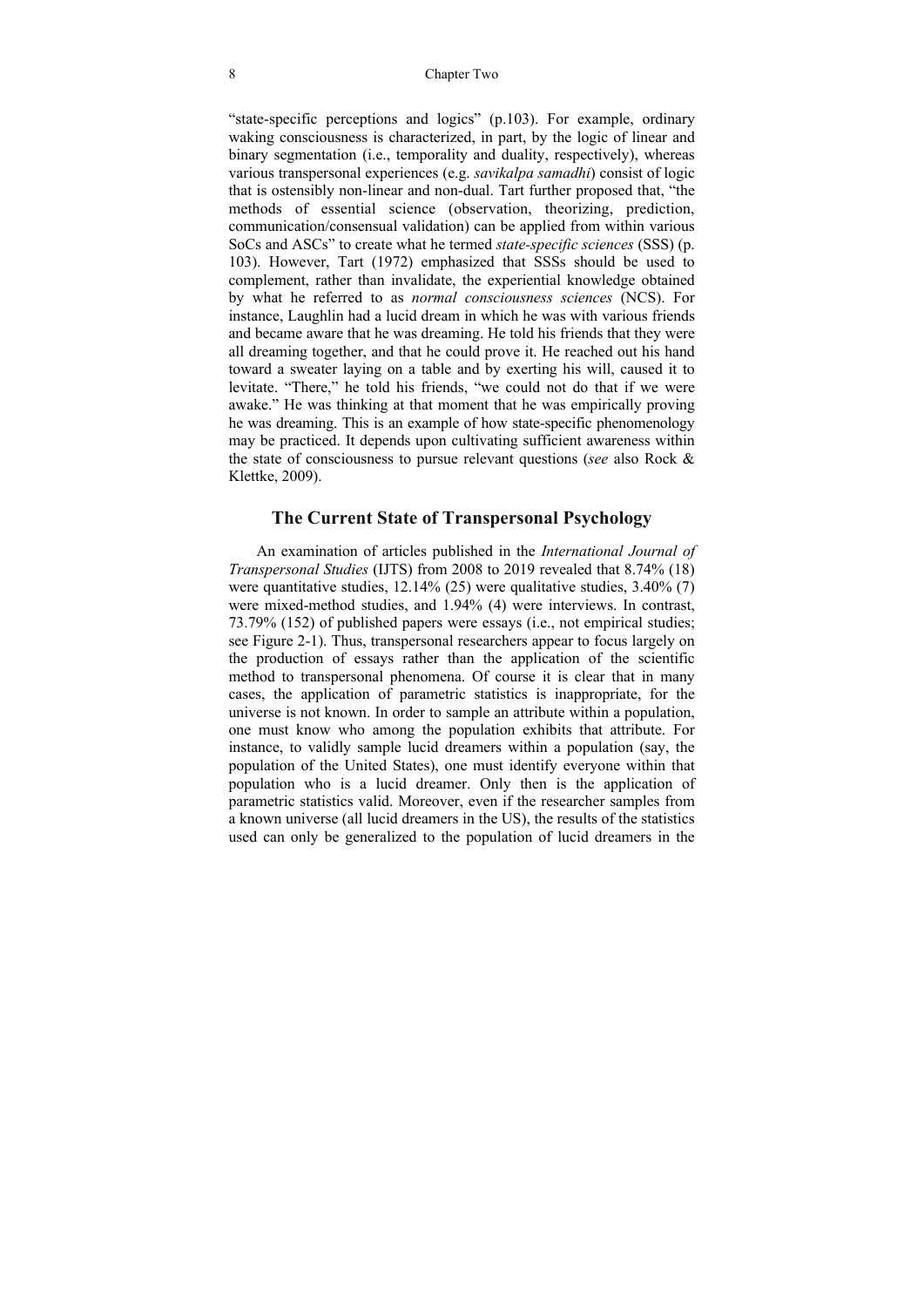US—not to all lucid dreamers in the world, a classic error made frequently in psychology where it is assumed that what characterizes a sample of university student volunteer subjects characterizes the whole world. The point here of course is that transpersonal data are often anecdotal and experiential and the use of high-powered statistics is simply inappropriate.

Figure 2-1. Type of article published in the International Journal of Transpersonal Studies (2008 to 2019)



The counter-contention regarding the results displayed in Figure 2-1 is, of course, that we have created a "straw-man" argument on the grounds that a distinction may be "drawn between the field of transpersonal psychology as a science and the broader area known as transpersonal studies that may legitimately use scientific or nonscientific methods" (Friedman, 2002, p. 175). Interestingly, however, an examination of the content of the Association for Transpersonal Psychology's *Journal of Transpersonal Psychology* and the British Psychological Society's *Transpersonal Psychology Review* reveals an equivalent trend characterized by an overemphasis on essays, which is consistent with Friedman's (2002) lament that transpersonal psychology has produced little quantitative research relative to other sub-disciplines of psychology. (Friedman's lament may, of course, be extended to qualitative and mixed-methods research). Indeed, in an attempt "to begin to rectify the lack of many quantitative empirical papers in transpersonal psychology", Friedman and Hartelius (2007, p. 56) published a special issue of IJTS titled "Applying Quantitative Research Methods in Transpersonal Psychology".